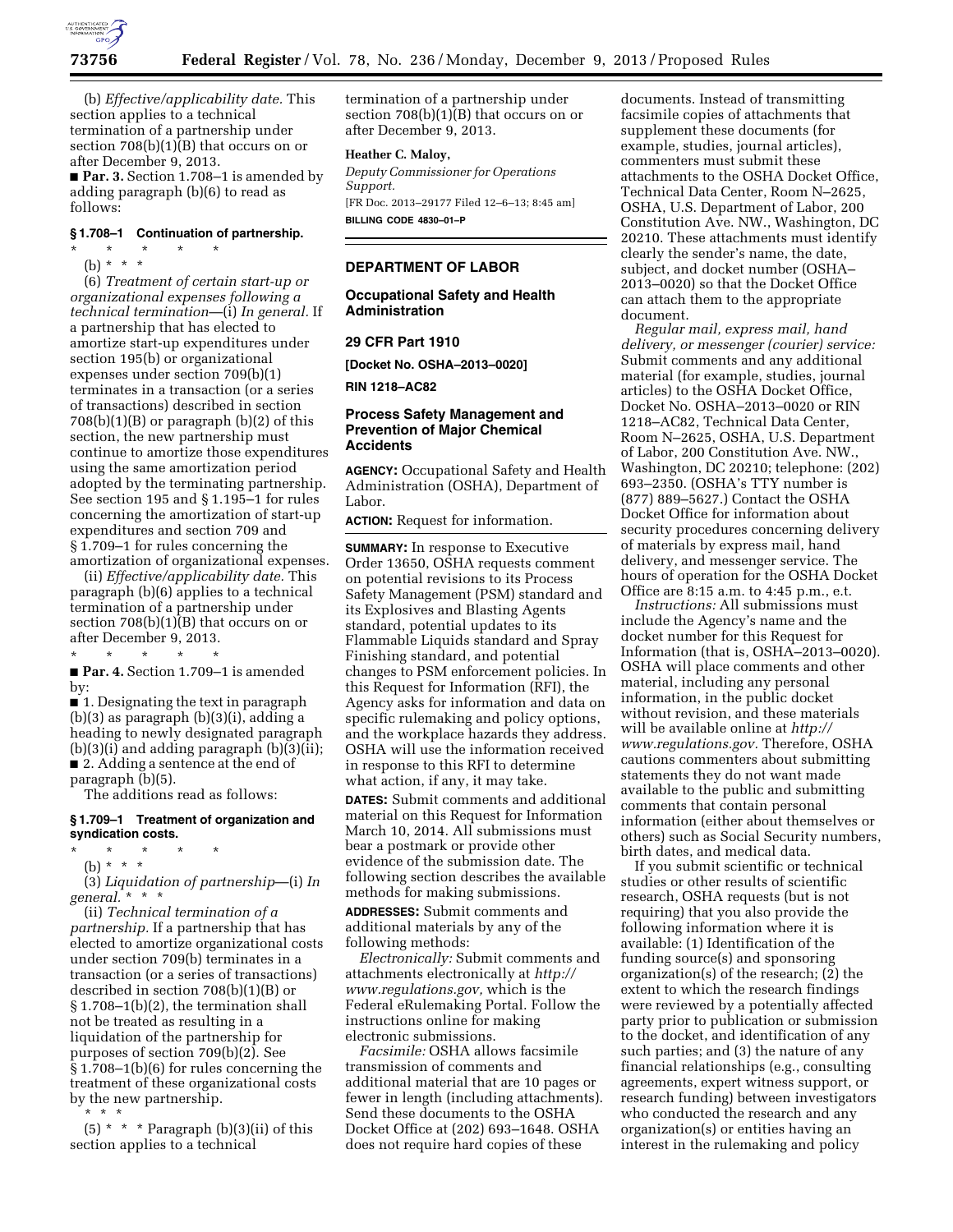options discussed in this RFI. Disclosure of such information is intended to promote transparency and scientific integrity of data and technical information submitted to the record. This request is consistent with Executive Order 13563, issued on January 18, 2011, which instructs agencies to ensure the objectivity of any scientific and technological information used to support their regulatory actions. OSHA emphasizes that all material submitted to the record will be considered by the Agency if it engages in rulemaking.

*Docket:* To read or download submissions or other material in the docket, go to *<http://www.regulations.gov>*  or the OSHA Docket Office at the address above. The *[http://](http://www.regulations.gov)  [www.regulations.gov](http://www.regulations.gov)* index lists all documents in the docket. However, some information (e.g., copyrighted material) is not available publicly to read or download through the Web site. All submissions, including copyrighted material, are available for inspection at the OSHA Docket Office. Contact the OSHA Docket Office for assistance in locating docket submissions.

## **FOR FURTHER INFORMATION CONTACT:**

*Press inquiries:* Mr. Frank Meilinger, Director, OSHA Office of Communications, Room N–3647, U.S. Department of Labor, 200 Constitution Avenue NW., Washington, DC 20210; telephone: (202) 693–1999; email: *[meilinger.francis2@dol.gov.](mailto:meilinger.francis2@dol.gov)* 

*General and technical information:*  Ms. Lisa Long, Director, Office of Engineering Safety, OSHA Directorate of Standards and Guidance, Room N–3609, U.S. Department of Labor, 200 Constitution Avenue NW., Washington, DC 20210; telephone: (202) 693–2222; email: *[long.lisa@dol.gov.](mailto:long.lisa@dol.gov)* 

## **SUPPLEMENTARY INFORMATION:**

*Copies of this Federal Register notice and news releases:* Electronic copies of these documents are available at OSHA's Web page at *[http://](http://www.osha.gov) [www.osha.gov.](http://www.osha.gov)* Copies of this **Federal Register** notice also are available at *[http://www.regulations.gov.](http://www.regulations.gov)* 

#### **I. Background**

### *A. Executive Order 13650*

On August 1, 2013, President Obama signed Executive Order 13650, entitled *Improving Chemical Facility Safety and Security.* Section 6(e)(ii) of the order requires OSHA to publish, within 90 days, an RFI designed to identify issues related to modernization of its PSM standard<sup>1</sup> and related standards

necessary to meet the goal of preventing major chemical accidents. In response to the Executive Order, OSHA is publishing this RFI to collect data and information on its PSM standard and related standards, as well as other regulatory issues involving hazardous chemicals.

## *B. Process Safety Management of Highly Hazardous Chemicals*

OSHA originally promulgated the § 1910.119 Process Safety Management (PSM) standard in 1992 in response to a number of catastrophic chemicalrelease incidents that occurred worldwide. The incidents spurred broad recognition in the safety community that accidental releases of highly hazardous chemicals can result in multiple worker injuries or fatalities. The main objective of the PSM standard is to prevent or minimize employee exposure to the hazards associated with uncontrolled releases of highly hazardous chemicals.

The PSM standard is a comprehensive management program for highly hazardous chemicals that integrates technologies, procedures, and management practices to help assure safe and healthful workplaces. One of the key components of the PSM standard is the requirement that employers perform a process hazard analysis, which is a careful review of what could go wrong and what safeguards employers must implement to prevent uncontrolled releases. The PSM standard also mandates written operating procedures; employee training; prestartup safety reviews; evaluation of the mechanical integrity of critical equipment; and written procedures for managing change. In addition, the PSM standard specifies a permit system for hot work; investigation of incidents involving releases or near misses of covered chemicals; emergency-action plans; compliance audits at least every three years; and trade-secret protection.

While the PSM standard has been effective in improving process safety in the United States and protecting workers from many of the hazards associated with uncontrolled releases of highly hazardous chemicals, major incidents have continued to occur.

(1) On April 23, 2004, an explosion and fire at Formosa Plastics in Illiopolis, Illinois, killed five workers and severely injured three others. According to the U.S. Chemical Safety and Hazard Investigation Board's (CSB) report on the incident (CSB Report No, 2004–10– I–IL), while Formosa failed to properly implement many OSHA-required elements of its PSM program,

modernization of the PSM standard to include several issues discussed below would likely have prevented or minimized the consequences of this incident. In 2005, OSHA reached a settlement agreement with Formosa with 48 citations, 31 of which were PSM citations, and fines totaling \$300,000. The CSB report contains a detailed analysis of the root causes of this incident.

(2) On March 23, 2005, 15 workers died and more than 170 others were injured at the BP Refinery in Texas City, Texas. As a result of the incident, OSHA issued over 300 citations and fined BP over \$21 million. Many of the citations were for PSM violations, including failing to properly implement mechanical integrity, training, and standard operating procedures. In a 2009 follow-up investigation, OSHA found numerous deficiencies at the BP Texas City Refinery and issued 270 failure-to-abate notices. In a 2010 settlement agreement with OSHA, BP agreed to pay a penalty of \$50.6 million to resolve the notices.

(3) On April 2, 2010, an explosion and fire at the Tesoro refinery in Anacortes, Washington, killed seven workers. The incident occurred when a heat exchanger suddenly ruptured during maintenance, releasing a highly hazardous chemical that subsequently exploded. The company operated under the jurisdiction of the Washington State Department of Labor and Industries Division of Occupational Safety and Health (DOSH), which adopted OSHA's PSM standard into its state plan regulations at WAC 296–67. DOSH inspectors found that Tesoro failed to properly implement its PSM program by inadequately testing its equipment and continuing to operate failing equipment. As the result of the incident, DOSH issued 44 citations, 36 of which were PSM citations, to Tesoro, totaling \$2.39 million. The root cause investigation is ongoing, however, modernization of the PSM standard to include several issues discussed below would likely have prevented or minimized the consequences of this incident.

(4) On April 17, 2013, an ammonium nitrate explosion at the West Fertilizer Company storage and distribution facility in West, Texas, killed at least 15 people—the majority of whom were firefighters responding to a fire at the facility—and injured over 160 others. The West Fertilizer facility is not currently covered by PSM, however it is a stark example of how potential modernization of the PSM standard may include such facilities and prevent future catastrophe.

<sup>1</sup>*[https://www.osha.gov/SLTC/](https://www.osha.gov/SLTC/processsafetymanagement/)  [processsafetymanagement/.](https://www.osha.gov/SLTC/processsafetymanagement/)*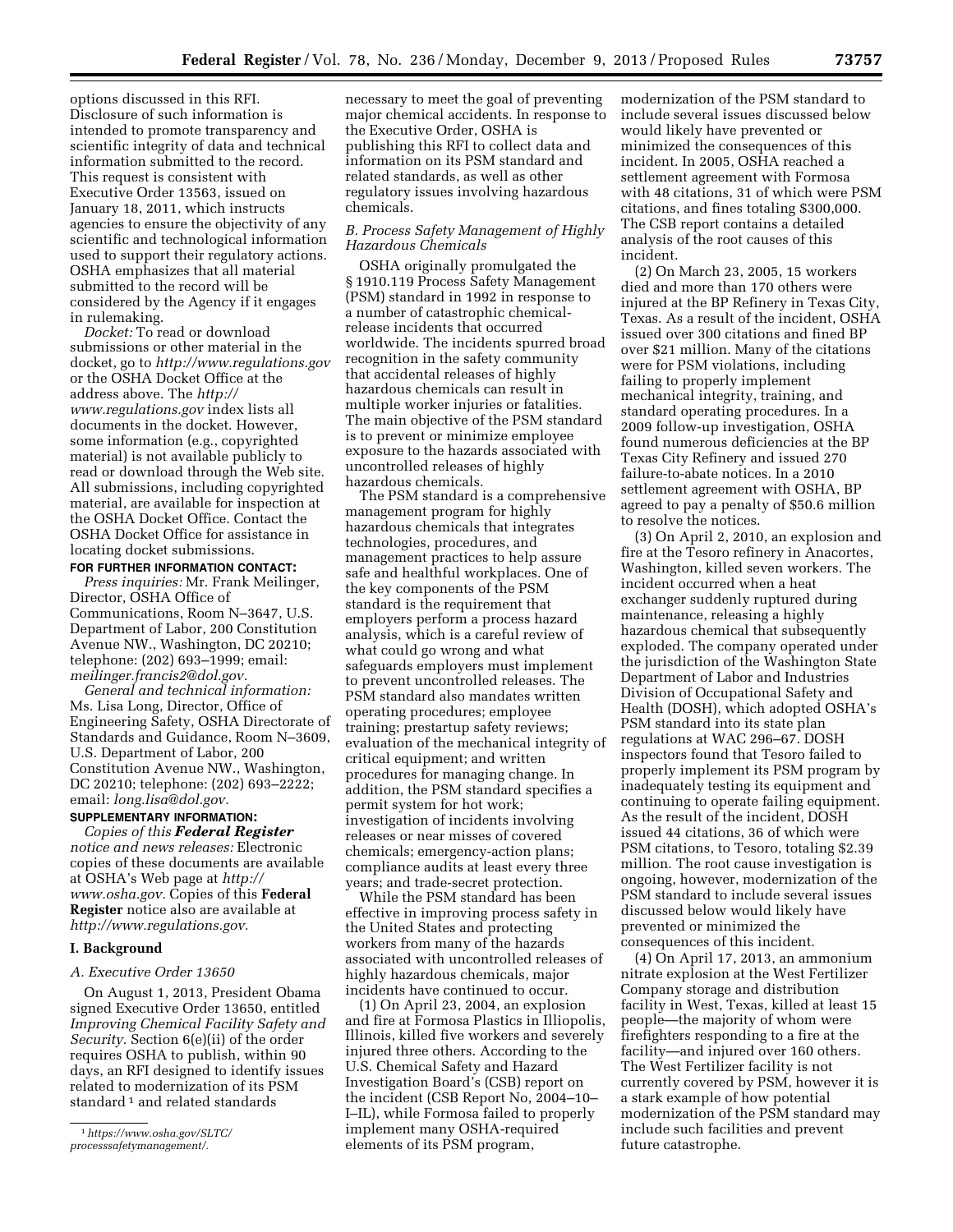In 2007, OSHA initiated its Petroleum Refinery PSM National Emphasis Program (NEP) to reduce or eliminate the workplace hazards associated with the catastrophic release of highly hazardous chemicals in petroleum refineries. The program outlined a new approach for inspecting PSM-covered facilities that allowed for a greater number of inspections using better allocation of OSHA resources. In 2009, OSHA built upon that inspection program by implementing a pilot PSM-Covered Chemical Facilities NEP, which it later expanded into a full NEP. Under both of the PSM NEPs, OSHA was able to increase the number of PSM-covered facilities inspected and gained valuable inspection data.

## *C. Rulemaking and Enforcement Policy Change Options Under Consideration*

OSHA has determined that revisions to its PSM standard may be needed to address issues in coverage. As specified in Executive Order 13650, the Agency is also considering related revisions to its Explosives and Blasting Agents standard to address potential issues in coverage; updates to its Flammable Liquids standard and Spray Finishing standard to better align with current versions of applicable consensus standards; and changes in its enforcement policies for these standards. OSHA identified a number of rulemaking and policy options through the Agency's PSM NEPs, its investigation of major accidents, and its review of recommendations from the safety community. OSHA identified the following topics as potential candidates for rulemaking or enforcement policy changes:

1. Clarifying the PSM exemption for atmospheric storage tanks;

2. Oil- and Gas-Well Drilling and Servicing;

3. Oil- and Gas-Production Facilities;

4. Expanding PSM Coverage and Requirements for Reactivity Hazards;

5. Updating the List of Highly Hazardous Chemicals in Appendix A of the PSM Standard;

6. Revising the PSM Standard to Require Additional Management-System Elements;

7. Amending Paragraph (d) of the PSM Standard to Require Evaluation of Updates to Applicable recognized and generally accepted good engineering practices (RAGAGEP);

8. Clarifying the PSM Standard by Adding a Definition for RAGAGEP;

9. Expanding the Scope of Paragraph (j) of the PSM Standard to Cover the Mechanical Integrity of Any Safety-Critical Equipment;

10. Clarifying Paragraph (l) of the PSM Standard with an Explicit Requirement that Employers Manage Organizational Changes;

11. Revising Paragraph (n) of the PSM Standard to Require Coordination of Emergency Planning with Local Emergency-Response Authorities;

12. Revising Paragraph (o) of the PSM Standard to Require Third-Party Compliance Audits;

13. Expanding the Requirements of § 1910.109 to Cover Dismantling and Disposal of Explosives, Blasting Agents, and Pyrotechnics;

14. Updating §§ 1910.106 and 1910.107 Based on the Latest Applicable Consensus Standards;

15. Updating the Regulations Addressing the Storage, Handling, and Management of Ammonium Nitrate;

16. Changing Enforcement Policy of the PSM Exemption for Retail Facilities; and

17. Changing Enforcement Policy for Highly Hazardous Chemicals Listed in Appendix A of the PSM Standard without Specific Concentrations.

The subsections below discuss each of these potential rulemaking topics in greater detail.

1. Clarifying the PSM Exemption for Atmospheric Storage Tanks

Pursuant to paragraph (a)(1)(ii) of § 1910.119, the PSM standard applies to processes involving a flammable liquid or gas on site in one location in a quantity of 10,000 pounds or more. However, paragraph (a)(1)(ii)(B) contains an exemption for ''[f]lammable liquids stored in atmospheric tanks or transferred which are kept below their normal boiling point without benefit of chilling or refrigeration.''

In *Secretary of Labor* v. *Meer Corporation* (1997) (OSHRC Docket No. 95–0341), an administrative law judge ruled that PSM coverage does not extend to flammables stored in atmospheric tanks, even if the tanks are connected to a process. As a result, employers can exclude the amount of flammable liquid contained in an atmospheric storage tank, or in transfer to or from storage, from the quantity contained in the process when determining whether a process meets the 10,000-pound threshold quantity. The *Meer* decision was contrary to OSHA's earlier interpretation 2 of paragraph (a)(1)(ii)(B), which was that the standard covered all stored

flammables when connected to, or in close proximity to, a process.

OSHA believes that revising paragraph (a)(1)(ii)(B) to include flammable liquids in atmospheric storage tanks within or connected to a PSM covered processes would improve the safety of workers by remedying the issue in PSM enforcement that has existed since the *Meer* decision. In the questions in this RFI, the Agency requests comment on revising paragraph  $(a)(1)(ii)(B)$  to clarify that the PSM standard covers all stored flammables when connected to, or in close proximity to, a process.

2. Oil- and Gas-Well Drilling and Servicing

Paragraph (a)(2)(ii) of § 1910.119 exempts oil- and gas-well drilling and servicing operations from PSM coverage. The preamble to the PSM final rule explained that OSHA excluded these operations because it had begun a separate rulemaking for oil and gas well drilling and servicing operations (48 FR 57202). However, the Agency subsequently removed the oil and gas well drilling and servicing operations rulemaking from its regulatory agenda and never promulgated a final rule for these operations. In light of this history, OSHA requests public comment on whether to retain or remove the § 1910.119(a)(2)(ii) exemption.

3. Oil- and Gas-Production Facilities

On March 4, 1998, a catastrophic vessel failure and fire killed four workers at an oil- and gas-production facility near Pitkin, Louisiana, owned by Sonat Exploration Company. Sonat was using well fluid to purge air from a twomile pipeline that connected a separation facility to a production well when the separation vessel failed. In its investigation report on the incident (Report No. 1998–002–I–LA), the CSB stated that ''[t]wo elements of the PSM standard, process hazard analyses and written operating procedures, are particularly relevant to the Sonat incident.'' The CSB further concluded that ''[t]he incident would likely have been prevented if process safety management principles or good engineering practice had been followed more effectively at the facility.''

The exemption in § 1910.119(a)(2)(ii) does not extend to oil- and gas-well production operations such as the Sonat facility noted in the previous paragraph. A December 20, 1999, memo from Compliance Programs director Richard Fairfax to OSHA regional administrators, entitled *PSM Applicability to Oil/Gas Production Facilities,* explained that ''production

<sup>2</sup>*[https://www.osha.gov/pls/oshaweb/](https://www.osha.gov/pls/oshaweb/owadisp.show_document?p_table=STANDARDS&p_id=9760)  [owadisp.show](https://www.osha.gov/pls/oshaweb/owadisp.show_document?p_table=STANDARDS&p_id=9760)*\_*document?p*\_*table= [STANDARDS&p](https://www.osha.gov/pls/oshaweb/owadisp.show_document?p_table=STANDARDS&p_id=9760)*\_*id=9760.*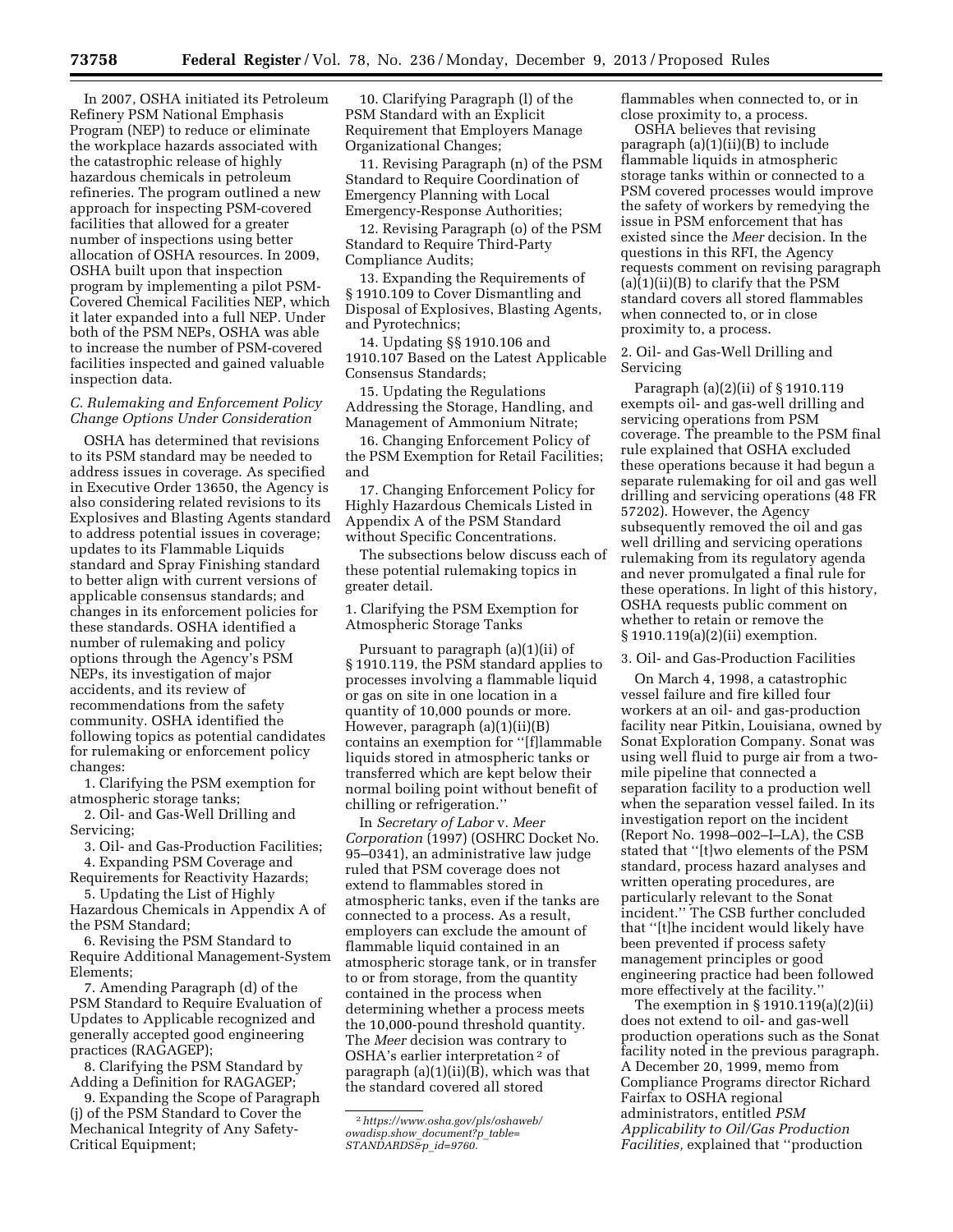facilities . . . were always intended to be covered under PSM.'' The memo described covered production operations as follows:

Production, as recognized by the petroleum industry, is a phase of well operations that deals with bringing well fluids to the surface, separating them, and then storing, gauging and otherwise preparing the product for the pipeline. This production phase occurs after a well has been drilled, completed, and placed into operation, or after it has been returned to operation following workover or servicing. A completed well includes a ''Christmas tree'' (control valves, pressure gauges and choke assemblies to control the flow of oil and gas) which is attached at the top of the well where pressure is expected. It is at this point, the top of the well, where the covered PSM process begins. The distance between separation equipment and the well is not a factor when determining PSM applicability for production facilities.

The American Petroleum Institute (API) objected to the December 20, 1999, memo, asserting that PSM coverage of oil- and gas-production facilities was invalid because OSHA did not conduct an economic analysis during the original PSM rulemaking proceedings addressing such coverage. In a March 7, 2000, letter to API, OSHA conceded that the original economic analysis for the PSM standard did not include oil- and gas-production operations, and stated further that the Agency would suspend enforcement of the PSM standard for oil- and gas-production operations until it performed the analysis. OSHA is considering completing this analysis so that it can resume enforcement of the PSM standard for oil- and gasproduction facilities.

OSHA believes that implementation of an effective PSM program in accordance with the requirements in § 1910.119 by oil and gas production facilities could prevent or mitigate accidents like the Sonat explosion. In the questions in this RFI, the Agency requests public comment on completing an economic analysis and possibly resuming enforcement for PSM-covered oil- and gas-production facilities. OSHA will review the comments received to determine what action, if any, the Agency will take.

4. Expanding PSM Coverage and Requirements for Reactivity Hazards

Paragraph (a) of § 1910.119 states that the standard applies to any ''process which involves a chemical at or above the specified threshold quantities listed in Appendix A,'' and to any ''process which involves a Category 1 flammable gas (as defined in 1910.1200(c)) or a flammable liquid with a flashpoint below 100  $\overline{F}$  (37.8  $\overline{C}$ ) on site in one location, in a quantity of 10,000 pounds

(4535.9 kg),'' unless the process meets one of the exceptions in § 1910.119(a)(1)(ii)(A) and (B). Appendix A of § 1910.119 contains a list of 137 highly hazardous chemicals that present a potential for a catastrophic event at or above the listed threshold quantities. A number of the chemicals listed in Appendix A are highly reactive chemicals based on a variety of metrics, including consensus standard sources, but the list does not cover all highly reactive chemicals.

OSHA has long been aware of the need to update the PSM standard to address hazards associated with reactive chemicals. In response to a 1995 chemical explosion that killed five workers at Napp Technologies, Inc., in Lodi, New Jersey, OSHA received a petition to revise its PSM standard to address reactivity hazards. OSHA and the U.S. Environmental Protection Agency (EPA) investigated the Napp Technologies accident and concluded in a jointly issued 1997 report (EPA–550– R–97–002) that the explosion was most likely triggered by an uncontrolled chemical reaction of water, sodium hydrosulfite, and aluminum powder. Aluminum powder and sodium hydrosulfate are relatively stable chemicals, with instability/reactivity ratings  $3$  of one  $4$  and two,<sup>5</sup> respectively. However, when both of these chemicals are mixed with water the reaction is extremely hazardous. In 2000, OSHA added an advance notice of proposed rulemaking (ANPRM) for reactive chemicals (RIN 1218–AB63) to its regulatory agenda. However, OSHA removed the item from its regulatory agenda in 2002 and never published the ANPRM. In 2003, the labor unions refiled their petition for OSHA to revise its PSM standard to address reactivity hazards.

The CSB has also made a number of recommendations to OSHA on how the PSM standard could be amended to more comprehensively control reactive hazards. In a 2002 report, the CSB broadly recommended that OSHA extend PSM coverage to chemicals based on a class of highly reactive properties, similar to the way the existing PSM standard defines a class of flammable liquids or gases. The CSB explained that a performance-based

approach to evaluating reactive hazards would allow for both a comprehensive analysis and flexibility in implementation, but it cautioned that a proper hazard analysis of reactive hazards would require expertise in reactivity hazards.

One approach to regulating reactive hazards is the New Jersey Toxic Catastrophe Prevention Act (TCPA). Enacted in 1986, the TCPA is a New Jersey statute that contains many process safety elements similar to the PSM standard, but the TCPA differs from PSM by explicitly covering reactive hazards, including reactive mixtures. Unlike the PSM standard, which contains only one list of covered hazardous chemicals in Appendix A, the TCPA contains multiple lists. This includes the List of Individual Reactive Hazardous Substances, as well as a list of Reactive Hazard Substances Mixture Functional Groups. N.J.A.C. 7:31–6.3(a), Table I, Part D, Group I, N.J.A.C. 7:31– 6.3(a), Table I, Part D, Group II. These functional groups include certain molecular structures that have been identified as highly reactive, based on scientific research and accident history. Under the TCPA, covered facilities must determine if any of the chemicals they are intentionally mixing include components on the Functional Group list. If so, then the facility must determine the heat of the reaction and the corresponding threshold quantity for TCPA coverage. This approach takes into account not only certain specific chemicals, but also their overall reactivity in determining the level of coverage.

In the questions in this RFI, OSHA invites comment on different regulatory approaches to covering reactive hazards, including the approach used in the TCPA.

5. Updating the List of Highly Hazardous Chemicals in Appendix A of the PSM Standard

Appendix A of § 1910.119 contains a list of 137 highly hazardous chemicals that present a potential for a catastrophic event at or above the threshold quantity of the standard. OSHA compiled the Appendix A list of chemicals from multiple sources, including:

• New Jersey's Toxic Chemical Prevention Act;

• The World Bank's *Manual of Industrial Hazard Assessment Techniques;* 

• U.S. Environmental Protection Agency's List of Extremely Hazardous Substances;

<sup>3</sup> Instability/reactivity ratings listed are set by the National Fire Protection Association's Standard System for the Identification of the Hazards of Materials for Emergency Response (NFPA 704).

<sup>4</sup>NFPA 704 instability/reactivity of one: ''normally stable, but can become unstable at elevated temperatures and pressures.''

<sup>5</sup>NFPA 704 instability/reactivity of two: ''undergoes violent chemical change at elevated temperatures and pressures.''

<sup>•</sup> Delaware's Extremely Hazardous Substances Risk Management Act;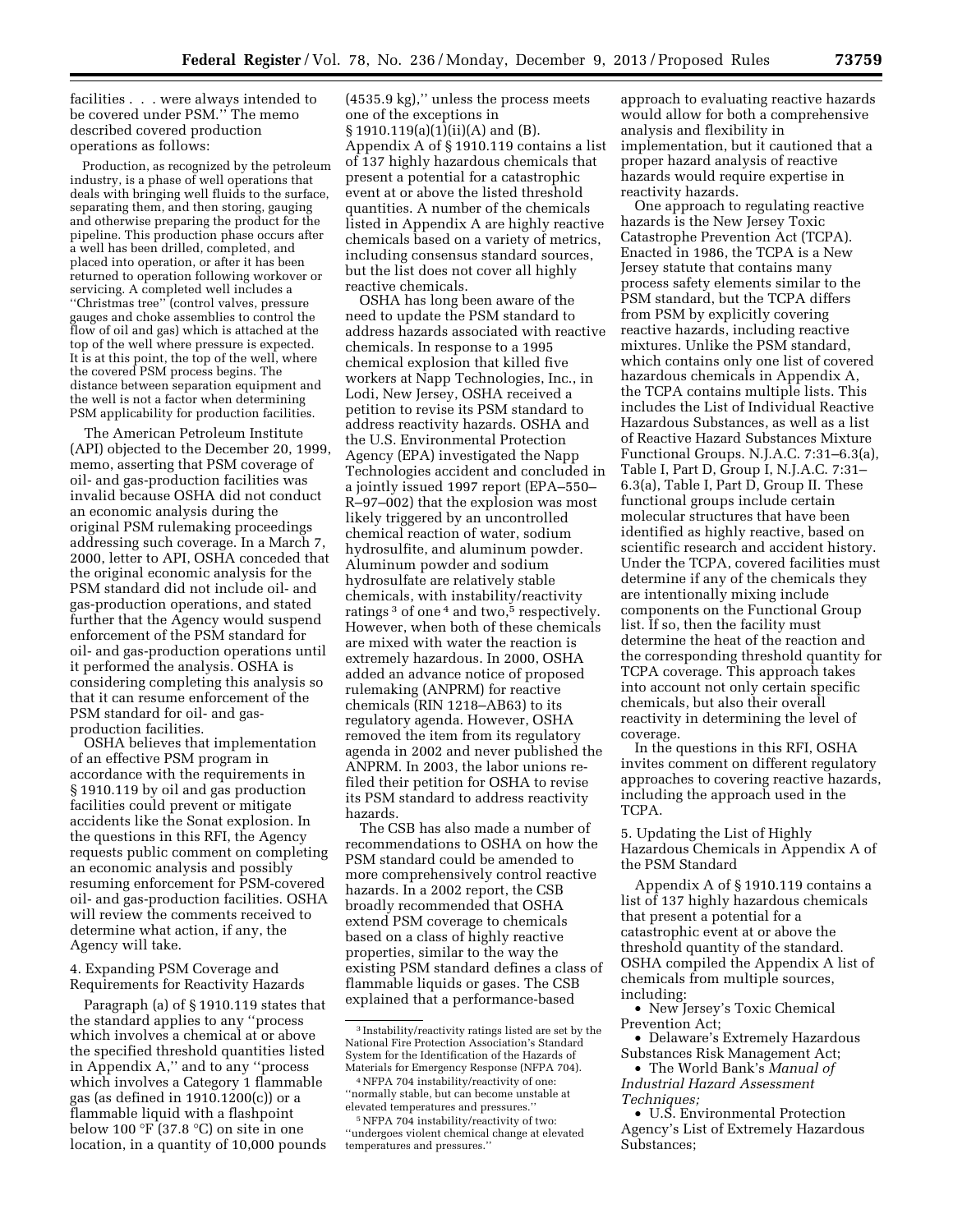• U.S. Department of Transportation's *Emergency Response Guidebook;* 

• Council of the European Communities' *Council Directive of June 24, 1982, on the Major Accident Hazards of Certain Industrial Activities*  (82/501/EEC);

• United Kingdom Health and Safety Executive's *A guide to the Control of Major Accident Hazards Regulations 1999 (as amended);* 

• API's *Recommended Practice 750— Management of Process Hazards;* 

• National Fire Protection Association's (NFPA) *NFPA 49— Hazardous Chemicals Data;* and

• Organization Resources Counselors, Inc.'s *Recommendations for Process Hazards Management of Substances with Catastrophic Potential.* 

Every chemical listed in Appendix A appeared in at least one of these sources as warranting a high degree of management control due to its extremely hazardous properties; most of the chemicals appeared in several of the sources.

Appendix A has remained unchanged since OSHA promulgated the PSM standard in 1992. In the questions in this RFI, OSHA requests public comment on which chemicals, if any, the Agency should add to Appendix A through rulemaking. OSHA further seeks comment on methods for periodically updating Appendix A to ensure adequate protection of workers in PSM-covered facilities when new hazards are discovered and as technology and advancements in chemical science evolve.

6. Revising the PSM Standard To Require Additional Management-System Elements

Executive Order 13650 requires OSHA to ''identify issues related to modernizing the PSM standard.'' When OSHA promulgated the PSM standard in 1992, the standard adopted management-system elements based on best practices from industry at the time. However, best practices have continued to evolve since 1992 and additional management-system elements may now be recognized to be necessary to protect workers. In this RFI, OSHA seeks public comment on additional managementsystem elements that would increase worker protection if required under the PSM standard.

The Center for Chemical Process Safety (CCPS) is an example of a safety organization that recommends additional management-system elements. CCPS specifies in its Risk Based Process Safety (RBPS) program 20 different management-system elements, a number of which are not included in

the PSM standard. One such RBPS element is ''Measurement and Metrics,'' described by CCPS as a system for establishing indicators to track the effectiveness of the management system.6 In this element, the employer typically uses metrics to track leading and lagging safety indicators, and to identify opportunities for improvement. Another RBPS element is ''Management Review and Continuous Improvement,'' which CCPS describes as "the ongoing" 'due diligence' review by management that fills the gap between day-to-day work activities and periodic formal audits."<sup>7</sup> A third RBPS element is ''Process Safety Competency,'' which CCPS explains ''encompasses three interrelated actions: (1) Continuously improving of knowledge and competency, (2) ensuring that appropriate information is available to people who need it, and (3) consistently applying what has been learned.'' 8

OSHA also is considering adopting management-system elements from safety standards that other federal agencies promulgated since 1992. For example, the Bureau of Safety and Environmental Enforcement's (BSEE) Revisions to Safety and Environmental Management Systems (SEMS II) final rule (78 FR 20423; 04/05/2013), which revised a number of requirements in 30 CFR 250, Subpart S, contains management-system elements not included in the PSM standard. In its *SEMS II Fact Sheet (April, 2013)* 9, BSEE describes three of the main additional elements as follows:

• Developing and implementing a stop work authority that creates procedures and authorizes any and all offshore industry personnel who witness an imminent risk or dangerous activity to stop work.

• Developing and implementing an ultimate work authority that requires offshore industry operators to clearly define who has the ultimate work authority on a facility for operational safety and decision-making at any given time.

• Requiring an employee participation plan that provides an environment that promotes participation by offshore industry employees as well as their management to eliminate or mitigate safety hazards.

OSHA invites public comment on any additional management-system elements, or on expanding existing elements, including those elements discussed in this RFI to improve worker protection in facilities covered under the PSM standard. The Agency requests

that commenters submit data and information on management-system elements from consensus standards, safety organizations, federal standards, or other sources that could increase worker safety if OSHA expanded the PSM standard to include the elements.

7. Amending Paragraph (d) of the PSM Standard To Require Evaluation of Updates to Applicable RAGAGEP

Paragraph (d)(3)(ii) of § 1910.119 requires employers to document that covered equipment complies with RAGAGEP. ''For existing equipment designed and constructed in accordance with codes, standards, or practices that are no longer in general use,'' paragraph  $(d)(3)(iii)$  of § 1910.119 further requires employers to ''determine and document that the equipment is designed, maintained, inspected, tested, and operating in a safe manner.'' However, the PSM standard does not require employers to evaluate updates to applicable RAGAGEP or to examine new RAGAGEP after evaluating and documenting compliance with either § 1910.119(d)(3)(ii) or (iii).

Through extensive collaboration and evaluation of incidents, many safety organizations periodically update their standards to improve work practices and protect workers against newly identified hazards. Since the practices constituting RAGAGEP under the PSM standard are constantly changing as a result of this process, evaluating updates to applicable RAGAGEP ensures that employers base a facility's PSM program on the most up-to-date and accurate safety information available.

An accident that occurred at a Formosa Plastics facility in Point Comfort, Texas, on October 6, 2005, illustrates the importance of evaluating updates to applicable RAGAGEP. A trailer towed by a forklift became snagged and pulled a small drain valve out of a strainer in a liquid propylene system at the facility. Escaping propylene rapidly vaporized, causing a series of explosions and fires that injured 16 workers. According to the CSB's investigation report on the incident (CSB Report No. 2006–01–I– TX), Formosa and the company that sold the plant design failed to evaluate updates to applicable RAGAGEP for fireproofing structural steel that supports critical safety systems. The CSB concluded in its report that had Formosa fireproofed the steel according to more recent RAGAGEP, then ''the consequences of this incident would likely have been less severe.'' OSHA invites public comment on the best approach to revising paragraph (d) of

<sup>6</sup> *Guidelines for Risk Based Process Safety,* CCPS. *<http://www.aiche.org/ccps>*.

<sup>7</sup> *Ibid.* 

<sup>8</sup> *Ibid.* 

<sup>9</sup>*[http://www.bsee.gov/BSEE-Newsroom/BSEE-](http://www.bsee.gov/BSEE-Newsroom/BSEE-Fact-Sheet/SEMS-II-Fact-Sheet.aspx)[Fact-Sheet/SEMS-II-Fact-Sheet.aspx](http://www.bsee.gov/BSEE-Newsroom/BSEE-Fact-Sheet/SEMS-II-Fact-Sheet.aspx)*.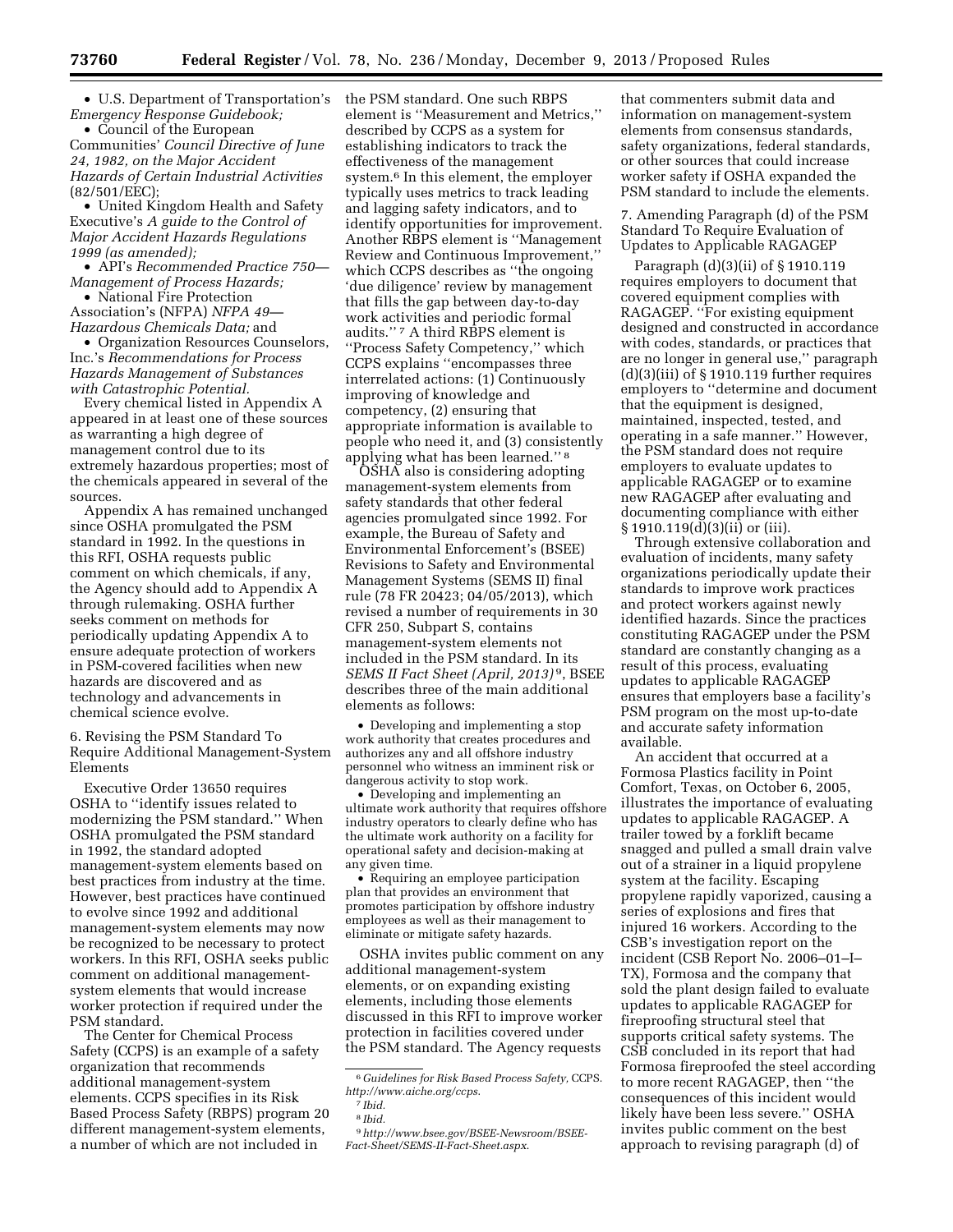the PSM standard to require employers to evaluate updates to applicable

RAGAGEP could help prevent or mitigate accidents like the October 6, 2005, Formosa explosion, and increase worker protection in PSM-covered facilities.

8. Clarifying the PSM Standard by Adding a Definition for RAGAGEP

The term ''recognized and generally accepted good engineering practices'' (RAGAGEP) appears in paragraphs  $(d)(3)(ii)$  and  $(j)(4)(ii)$  of § 1910.119, but the PSM standard does not contain a definition for the term. For guidance purposes, OSHA's Petroleum Refinery NEP directive (CPL 03–00–010) provides one example of a RAGAGEP definition from CCPS's *Guidelines for Mechanical Integrity Systems:* 

Recognized And Generally Accepted Good Engineering Practices'' (RAGAGEP)—are the basis for engineering, operation, or maintenance activities and are themselves based on established codes, standards, published technical reports or recommended practices (RP) or similar documents. RAGAGEPs detail generally approved ways to perform specific engineering, inspection or mechanical integrity activities, such as fabricating a vessel, inspecting a storage tank, or servicing a relief valve.

Although the CCPS's definition of RAGAGEP is not an official OSHA definition, it is consistent with OSHA's intent when it promulgated the standard. In its PSM proposal, OSHA would have required employers to follow commonly accepted consensus standards and industry codes. 55 FR 29150, 29155 (July 17, 1990). In promulgating the final rule, OSHA changed the requirement that employers comply with applicable published codes to the requirement that they comply with ''recognized and generally accepted good engineering practices.'' In making this change, OSHA explained that RAGAGEP would include codes and standards published by organizations such as NFPA, ASTM, and ANSI, as well as ''appropriate internal standards.'' 57 FR at 6390–91. OSHA made the change in response to comments expressing a number of concerns about the proposed language. These included comments about employers' difficulties in obtaining relevant codes and standards, potential confusion on which codes were required by OSHA in a given situation, the possibility that codes and standards could become outdated, and the inability of employers to use more stringent internal standards. OSHA believed it was clear from the context of this change that it intended ''appropriate internal standards'' to be

those employers developed when published codes and standards were unavailable or outdated, or that were more stringent than published standards. 57 FR at 6390–91. However, OSHA did not include a definition of RAGAGEP in the standard itself.

In this RFI, OSHA invites public comment on whether the Agency should clarify the PSM standard by including an explicit definition of RAGAGEP in § 1910.119 to assist employers in complying. OSHA requests that commenters specify if the Agency should adopt the CCPS's definition of RAGAGEP in § 1910.119, or any other appropriate definition, and whether inclusion of a definition would increase worker protection and enhance process safety.

9. Expanding the Scope of Paragraph (j) of the PSM Standard To Cover the Mechanical Integrity of Any Safety-Critical Equipment

Paragraph (j) of § 1910.119 requires employers to implement an ongoing mechanical-integrity program with respect to their PSM-covered processes. For processing, storing, or handling highly hazardous chemicals, employers must use equipment designed, constructed, installed, and maintained to minimize the risk of an uncontrolled release. Elements of an effective mechanical-integrity program include: Identifying and categorizing equipment and instrumentation; inspecting and testing their frequency; maintaining procedures; training maintenance personnel; having criteria for acceptable test results; documenting test and inspection results; and documenting manufacturer recommendations for equipment and instrumentation.

Paragraph (j)(1) states that the mechanical-integrity requirements of the PSM standard apply to: Pressure vessels and storage tanks; piping systems (including piping components such as valves); relief and vent systems and devices; emergency shutdown systems; controls (including monitoring devices and sensors, alarms, and interlocks); and pumps. In the preamble to the PSM final rule, OSHA explained that ''if an employer deems additional equipment to be critical to a particular process, that employer should consider that equipment to be covered by this paragraph and treat it accordingly'' (57 FR 6389, February 24, 1992). In light of the limited list of covered equipment in paragraph (j)(1), OSHA addresses hazards associated with other types of safety-critical equipment through citations for violations of Section 5(a)(1) of the OSH Act.

Revising paragraph (j) to explicitly apply the mechanical-integrity requirements of the PSM standard to all equipment the employer identifies as critical to process safety-critical equipment, in addition to the equipment currently listed in the standard, would provide industry with proper notice regarding coverage of such equipment. OSHA invites comment on whether the addition of this provision to paragraph (j) will increase worker safety and whether any further clarifying revisions would be recommended to ease implementation.

10. Clarifying Paragraph (l) of the PSM Standard With an Explicit Requirement That Employers Manage Organizational Changes

Paragraph (l) of § 1910.119 requires employers to establish and implement written procedures to manage change, including all modifications to equipment, technology, procedures, raw materials, and processing conditions other than replacements in kind. Temporary changes are subject to the management-of-change requirements of the standard. Employers must properly identify and review all PSM-covered changes before implementation.

The existing standard does not explicitly state that employers must follow management-of-change procedures for organizational changes,10 such as changes in management structure, budget cuts, or personnel changes; however, as noted in a March 31, 2009, Memorandum for Regional Administrators from Richard Fairfax,11 it is OSHA's position that paragraph (l) covers organizational changes if the changes have the potential to affect process safety. Since the original promulgation of the PSM rule, it has become well established in the safety community that organizational changes can have a profound impact on worker safety and, therefore, employers should evaluate organizational change like any other change. Illustrating the significant hazards that organizational changes can produce, the CSB identified a lack of organizational management of change as a significant factor behind the 2005 BP Texas City Refinery accident that killed 15 workers and injured over 170 others (CSB Report No. 2005–04–I–TX). OSHA invites comments on whether revising

<sup>10</sup>CCPS provides the following examples of organizational changes: ''a reduction in the number of operators on a shift, a change in the maintenance contractor for the site, changing from 5-day operation to 7-day operation, or rotation of plant managers.'' *Guidelines for the Management of* 

*Change for Process Safety,* CCPS. 11*[https://www.osha.gov/pls/oshaweb/](https://www.osha.gov/pls/oshaweb/owadisp.show_document?p_table=INTERPRETATIONS&p_id=28628) [owadisp.show](https://www.osha.gov/pls/oshaweb/owadisp.show_document?p_table=INTERPRETATIONS&p_id=28628)*\_*document?p*\_ *[table=INTERPRETATIONS&p](https://www.osha.gov/pls/oshaweb/owadisp.show_document?p_table=INTERPRETATIONS&p_id=28628)*\_*id=28628*.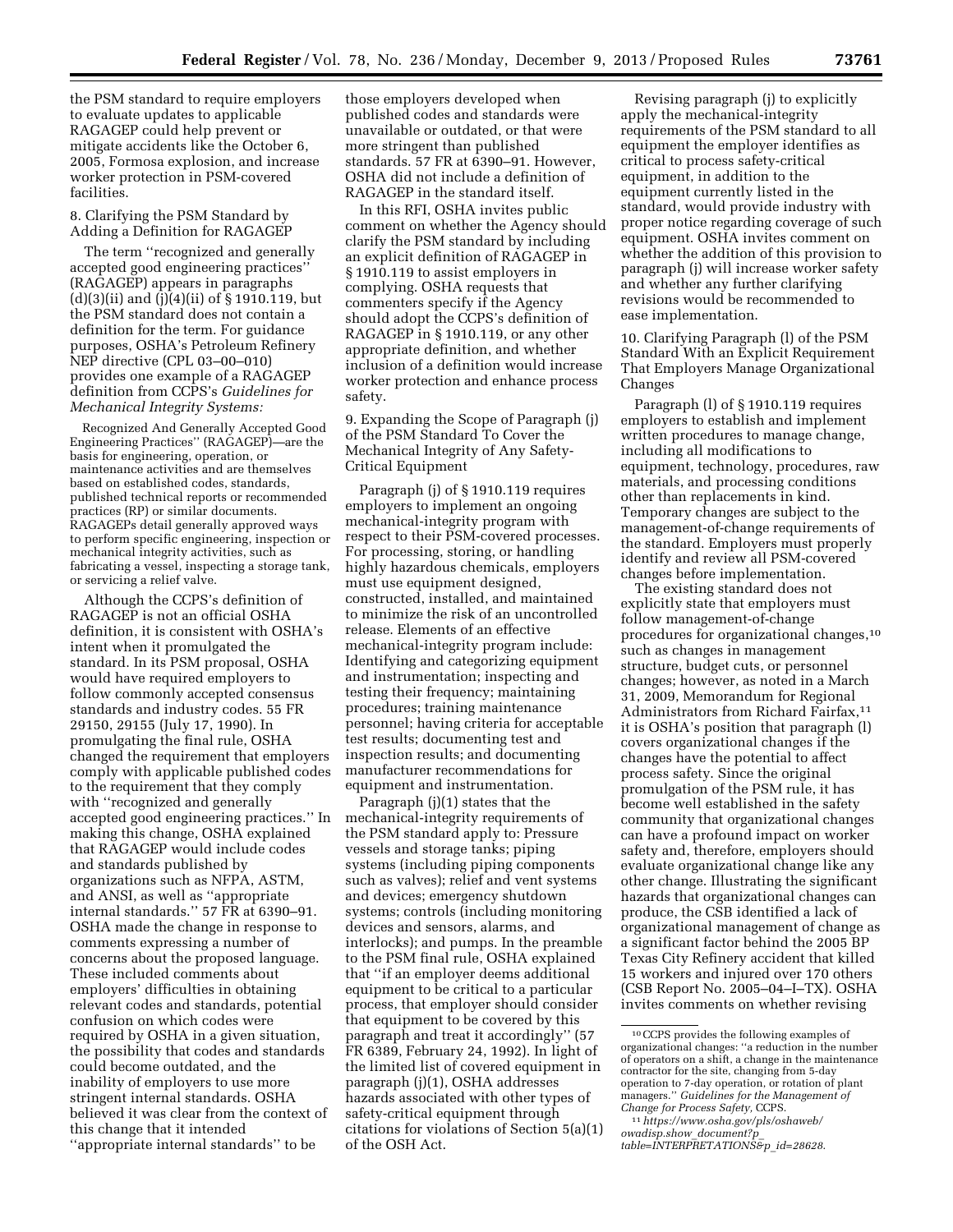paragraph (l) to clarify that the PSM standard's organizational managementof-change requirements will increase worker safety.

11. Revising Paragraph (n) of the PSM Standard To Require Coordination of Emergency Planning With Local Emergency-Response Authorities

Paragraph (n) of § 1910.119 requires employers to establish and implement an emergency-action plan in accordance with § 1910.38, OSHA's Emergency Action Plans (EAP) standard, and to meet applicable requirements in paragraphs (a), (p), and (q) of § 1910.120, the Agency's Hazardous Waste Operations and Emergency Response (HAZWOPER) standard. While some OSHA standards, such as § 1910.146, Permit-Required Confined Spaces, require employers to coordinate emergency planning with local emergency-response authorities, the existing PSM standard does not contain such a requirement. Existing §§ 1910.38 and 1910.120 do not require coordination of emergency planning with outside parties if the employer chooses to evacuate employees from the danger area when an emergency occurs that does not permit employees to assist in handling the emergency.

When emergency responders and other workers do not have adequate information or employer coordination about hazardous chemicals in a facility, they are at elevated risk of death and serious injury. On April 17, 2013, an ammonium nitrate explosion at the West Fertilizer Company storage and distribution facility in West, Texas, killed at least 15 people—the majority of whom were firefighters responding to a fire at the facility—and injured over 160 others.12 OSHA believes that revising paragraph (n) of the PSM standard to require facilities to coordinate emergency planning with local emergency-response authorities could help prevent or mitigate similar accidents by allowing first responders to develop the appropriate strategies in advance of their arrival and seeks comment on the appropriate mechanism and corresponding language to incorporate such coordination requirements into paragraph (n).

12. Revising Paragraph (o) of the PSM Standard To Require Third-Party Compliance Audits

Paragraph (o)(1) of § 1910.119 requires employers to audit the PSM program in their facilities for compliance every three years. Paragraph (o)(2) further requires that the audits ''be conducted by at least one person knowledgeable in the process.'' However, § 1910.119 does not require employers to use a third party in conducting the compliance audits. According to CCPS, ''Third party auditors (typically, consulting companies who can provide experienced auditors) potentially provide the highest degree of objectivity.'' 13

It is notable that BSEE's Safety and Environmental Management Systems (SEMS) standard, 30 CFR 250, Subpart S, requires audits conducted by an independent third party, subject to approval by BSEE, or by designated and qualified personnel if the employer implements procedures to avoid conflicts of interest. In addition, BSEE's SEMS II revisions to the standard require that, by June 4, 2015, the team lead for compliance audits must be independent and represent an accredited audit service provider. In the preamble to its SEMS II final rule, BSEE discussed its third-party-auditing requirements as follows:

Consistent audits performed by well trained and experienced auditors are critical to ensuring that SEMS programs are successfully implemented and maintained on the OCS. As a result, we are adopting industry best practices related to SEMS audits and auditor qualifications. Industry is already voluntarily adopting these practices in many deepwater operations. We believe that the application of these requirements to all OCS operations will result in more robust and consistent SEMS audits. (78 FR 20430; 04/05/2013.)

In its investigation report on the 2005 BP Texas City Refinery explosion, the CSB identified a lack of rigorous compliance audits as a contributing factor behind the accident. As the CSB noted in its report, the resulting settlement agreement 14 between OSHA and BP required BP to retain a thirdparty compliance auditor with PSM expertise, subject to approval by OSHA, to assess the company's PSM program. OSHA is aware that third-party compliance auditors exist and are already utilized by some of the PSM regulated community. In the questions

in this RFI, OSHA seeks comment on whether revising paragraph (o) of the PSM standard to require employers to use a qualified third party for compliance audits would increase worker protection through a more rigorous and objective PSM auditing process.

OSHA is also seeking comment on increasing the required frequency of compliance audits. In addition, the Agency is seeking comment on requiring specific timeframes for responding to deficiencies found in the compliance audit process.

13. Expanding the Requirements of § 1910.109 To Cover Dismantling and Disposal of Explosives, Blasting Agents, and Pyrotechnics

Paragraph (k)(1) of § 1910.109 provides that the standard applies to ''the manufacture, keeping, having, storage, sale, transportation, and use of explosives, blasting agents, and pyrotechnics,'' and does not apply to the sale and use of fireworks or the use of explosives in the form prescribed by the U.S. Pharmacopeia.15 16 Although dismantling and disposing of explosives can be just as hazardous as the covered activities listed in paragraph (k), dismantling and disposal are not activities that the existing standard covers.

On April 8, 2011, an accidental explosion in Waikele, Hawaii, killed five workers who were disposing of fireworks seized by the Federal Government as contraband. The workers, employed by contractor Donaldson Enterprises, Inc., were disassembling the firework tubes by hand and separating black powder and aerial shells into plastic-lined cardboard boxes, which they then soaked in diesel for burning. The CSB investigated the explosion and determined (CSB Report No. 2011–06–I–HI) that gaps in federal regulations—specifically with regard to dismantling and disposal of explosives—contributed to the accident. Hawaii administers its own state safety and health program approved under the OSH Act, and adopted the federal OSHA standards in their entirety.

OSHA believes that expanding the scope of § 1910.109(k) to cover dismantling and disposal of explosives, blasting agents, and pyrotechnics, in the

<sup>12</sup> *Following the West, Texas facility explosion, OSHA and partner agencies EPA and ATF issued updated guidance on Ammonium Nitrate. See, Chemical Advisory: Safe Storage, Handling, and Management of Ammonium Nitrate,* EPA 550–S– 13–001, EPA, OSHA, and ATF, August, 2013.

<sup>13</sup> *Guidelines for Risk Based Process Safety,*  CCPS. *<http://www.aiche.org/ccps>*.

<sup>14</sup>United States of America Occupational Safety and Health Administration, BP Products North America Inc. Settlement Agreement, September 21, 2005.

<sup>15</sup>The U.S. Pharmacopeial Convention (USP) is a scientific nonprofit organization that sets standards for the identity, strength, quality, and purity of medicines, food ingredients, and dietary supplements manufactured, distributed and consumed worldwide. *http://www.usp.org/aboutusp*.

<sup>16</sup>OSHA has no data showing an increase in accidents with this activity and is not seeking comment on changing this exclusion.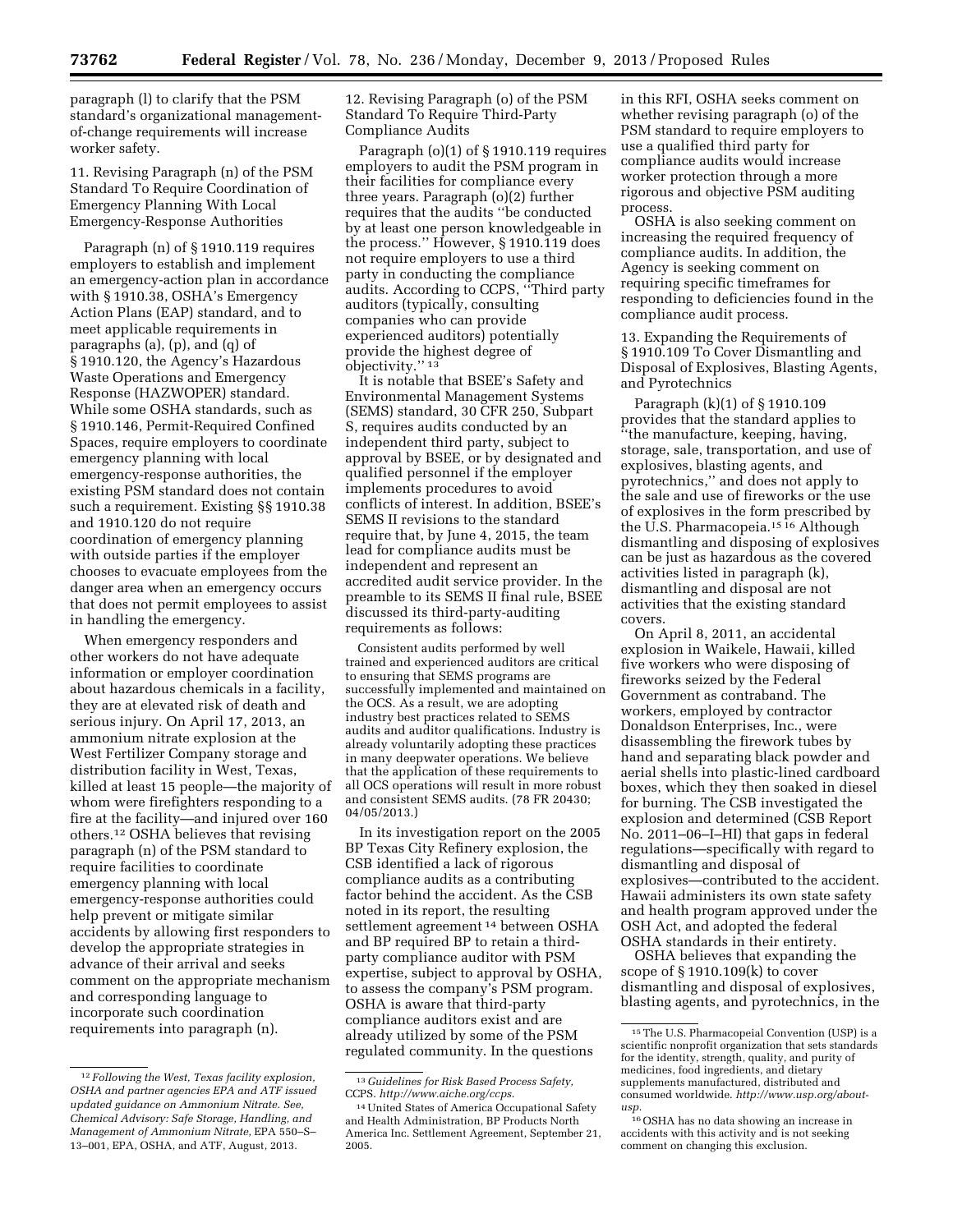workplace in addition to the activities covered under the existing standard, would prevent tragic accidents similar to the Hawaii accident. While the U.S. Bureau of Alcohol, Tobacco, Firearms and Explosives exercises jurisdiction over many aspects of the explosives industry through its Commerce in Explosives standard at 27 CFR Part 555, OSHA seeks comment on whether expanding the scope of 29 CFR 1910.109 to address hazards associated with dismantling and disposal of explosives would lead to increased worker protection and whether ATF's current regulations would make any revisions to OSHA's regulations duplicative.

14. Updating §§ 1910.106 and 1910.107 Based on the Latest Applicable Consensus Standards

OSHA is considering updating its Flammable Liquids standard and Spray Finishing standard. OSHA first published these standards in 1974 and based the requirements on NFPA consensus standards from the 1960s. The format and requirements of the standards are significantly out of date, and need updating based on the latest applicable consensus standards.17 OSHA seeks recommendations on updates that should be considered and comments on how such updates will lead to increased worker protection.

15. Updating the Regulations Addressing the Storage, Handling, and Management of Ammonium Nitrate

Industry manufactures millions of tons of ammonium nitrate annually in the United States. Consumers commonly use high-density ammonium nitrate in fertilizer and use low-density ammonium nitrate in making explosives. The NFPA assigns a reactivity rating of 3 (in a range of 0–4) to ammonium nitrate, which means that it is capable of detonation, explosive decomposition, or explosive reaction; ignition requires a strong initiating source or heating the substance under confinement. Stored ammonium nitrate is generally stable, but explosions of ammonium nitrate can be severe and have resulted in many injuries and fatalities. OSHA's requirements for storage of ammonium nitrate are contained in § 1910.109, and are based on a 1970 NFPA consensus standard.

As discussed earlier in this RFI, on April 17, 2013, an ammonium nitrate explosion at the West Fertilizer Company storage and distribution facility in West, Texas, killed at least 15

people and injured over 160 others leading OSHA and its partner agencies EPA and ATF to issue an updated chemical advisory on the safe storage, handling, and management of ammonium nitrate.18 An ammonium nitrate explosion that occurred in Texas City, Texas, on April 16, 1947, was the deadliest industrial accident in United States history. In that case, the initial explosion of a ship carrying ammonium nitrate, and the subsequent chain reaction of fires and explosions in other ships and nearby oil-storage facilities, killed at least 581 people and injured thousands of others.19

In the questions in this RFI, OSHA invites comment on safe work practices for storing, handling, and managing ammonium nitrate. OSHA further seeks comment on how to update its regulatory requirements to improve its approach to preventing the hazards associated with ammonium nitrate.

16. Changing Enforcement Policy of the PSM Exemption for Retail Facilities

The PSM standard contains an exemption from coverage for retail facilities at 29 CFR 1910.119(a)(2)(i). Although the term ''retail facility'' is not defined, the Preamble to the Final PSM standard noted that chemicals in retail facilities are generally in small packages, containers, and allotments, and gives the example of gasoline stations as a type of facility that would typically qualify for the exemption. 57 FR 6356, 6369 (February 24, 1992).

Other Federal Government agencies have explicit definitions of retail facilities. In particular, the U.S. Department of Commerce, which is responsible for the development of the North American Industry Classification System (NAICS) that organizes businesses into specific industrial sectors for economic and statistical purposes, characterizes retail trade as follows:

The Retail Trade sector comprises establishments engaged in retailing merchandise, generally without transformation, and rendering services incidental to the sale of merchandise. The retailing process is the final step in the distribution of merchandise; retailers are, therefore, organized to sell merchandise in small quantities to the general public. North American Industry Classification System Manual (''NAICS Manual''), Sector 44–45—Retail Trade.

OSHA has stated that this NAICS Manual definition applies in interpreting the retail exemption. In a November 8, 1995, memo from Enforcement Programs director Richard Fairfax to Acting Region 10 Administrator Richard S. Terrell, OSHA distinguished retail end users from wholesale end users:

[T]he ''retail facilities'' exception is intended to apply to an establishment in the retail trade as delineated in the Standard Industrial Classification (SIC) Manual. With exceptions, retail trade establishments sell merchandise to the general public for personal or household consumption. On the other hand, wholesale trade establishments may sell similar merchandise for exclusive use by industry . . . Income derived from selling [merchandise] to industry may not be counted as ''income obtained from direct sales to end users'' for the purpose of qualifying for the ''retail facilities'' exception under paragraph 1910.119(a)(2)(i).

Notwithstanding this general statement, OSHA has also issued letters saying that a facility that is primarily engaged in selling anhydrous ammonia product to farmers (a wholesale operation under the NAICS definition) could qualify for the  $\S 1910.119(a)(2)(i)$ retail-facilities exemption. For example, the January 26, 2001 letter from Richard Fairfax to J.D. Varn III of Varnco, Inc. which states that a facility selling 75% of its anhydrous ammonia to farmers qualifies for the retail exemption because the farmers were the ''end users'' of the product.

Applying the retail-facility exemption in this way is inconsistent with the normal meaning of ''retail'' and the preamble's explanation of the purpose of the exemption. As stated in the preamble, OSHA chose to exclude retail facilities from PSM coverage because the limited container, package, or allotment sizes of the chemicals typically found at these facilities do not present the same safety hazards as those encountered at establishments working with large, bulk quantities of materials. Facilities selling large or bulk quantities of materials would typically fall into Sector 42—Wholesale Trade of the NAICS system, which includes facilities that sell or arrange the purchase or sale of raw and intermediate materials and supplies used in production. As a result of increased workplace hazards associated with large, bulk quantities of highly hazardous chemicals, OSHA believes that only retail-trade facilities listed in NAICS sectors 44 and 45 that sell highly hazardous chemicals in small containers, packages, or allotments to the general public qualify for the retail-facilities exemption in 29 CFR 1910.119(a)(2)(i).

<sup>17</sup>Applicable consensus standards may include, but are not limited to: NFPA 30, NFPA 30A, NFPA 30B, NFPA 33.

<sup>18</sup>*Chemical Advisory: Safe Storage, Handling, and Management of Ammonium Nitrate,* EPA 550– S–13–001, published by EPA, OSHA, and ATF, August, 2013.

<sup>19</sup>*Texas City, Texas, Disaster, April 16, 17, 1947.*  Fire Prevention and Engineering Bureau of Texas, 1947.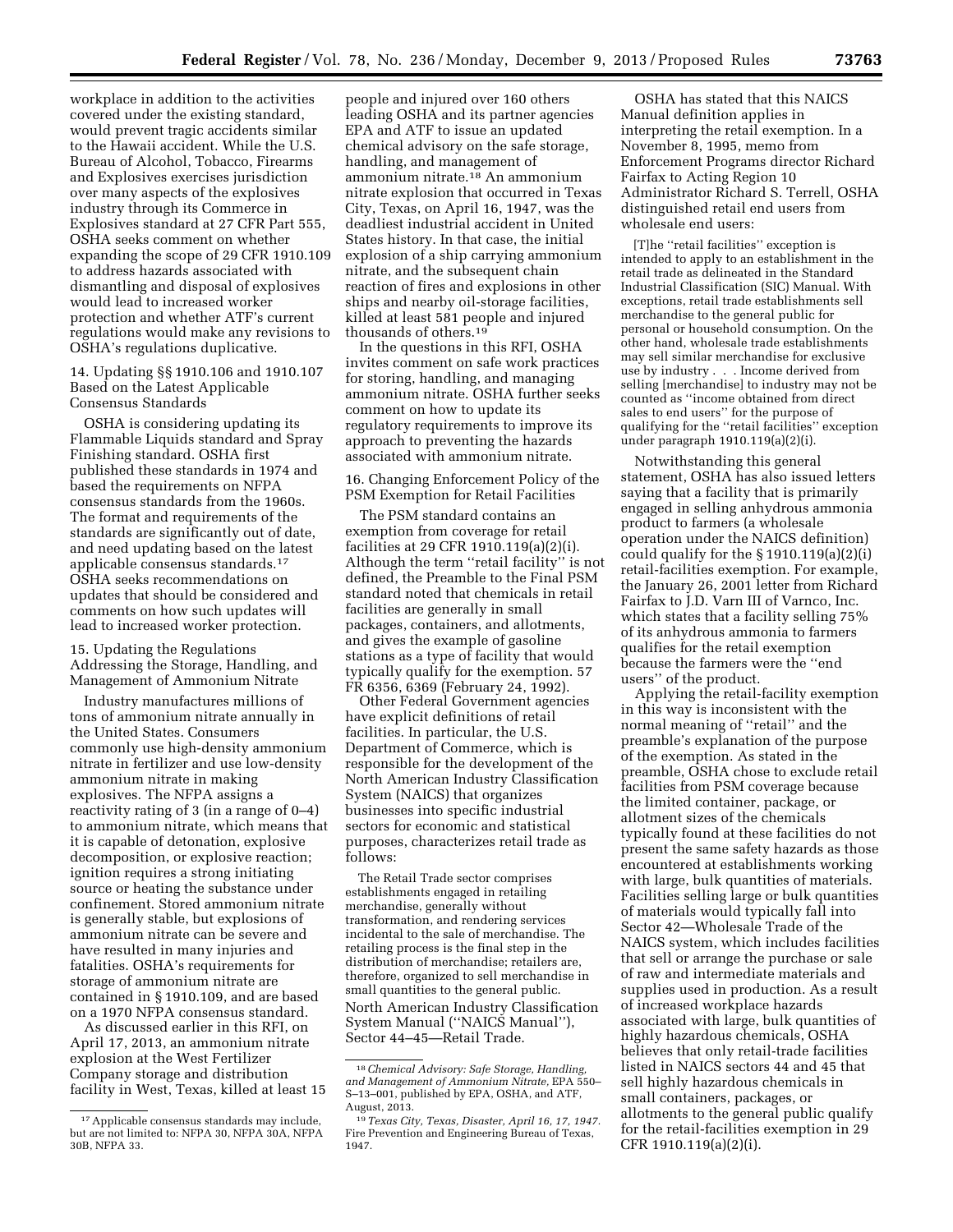In light of OSHA's inconsistent statements on the application of the retail exemption, the Agency is inviting comment on what the exemption should cover and whether OSHA's current enforcement policy adequately addresses workplace hazards associated with these facilities.

17. Changing Enforcement Policy for Highly Hazardous Chemicals Listed in Appendix A of the PSM Standard Without Specific Concentrations

Appendix A of the PSM standard lists highly hazardous chemicals and threshold quantities that must be met to establish PSM coverage. Although Appendix A provides specific concentrations for 11 of its listed chemicals, the standard is silent on concentrations for the remaining 126 listed chemicals. For example, Appendix A lists hydrogen peroxide at concentrations of 52% by weight or greater, but the appendix does not provide a specific concentration for hydroxylamine. OSHA has issued interpretation letters taking a variety of positions regarding coverage of chemicals that have no listed concentration. Under one such approach, OSHA considers PSM coverage to apply if threshold quantities of such chemicals are present at commercial grade. As noted in a 1994 Letter of Interpretation from Compliance Programs Deputy Direction H. Berrien Zettler to Mr. Luc Hamelin of IVACO, Inc., OSHA defined commercial grade to mean ''a typical maximum concentration of the chemical that is commercially available and shipped.'' The letter added that, to determine commercial grade concentrations, an employer may refer to any published catalogue of chemicals for commercial sales.

In 1999, an explosion at Concept Sciences, Inc. in Allentown, Pennsylvania, killed five people as the company was attempting to produce concentrated hydroxylamine. A U.S. District Court dismissed a subsequent criminal indictment related to this incident based on inconsistencies in OSHA's statements regarding coverage of hydroxylamine. The Court pointed out that the PSM standard is ambiguous with respect to concentrations of Appendix A chemicals. It concluded that in light of a series of OSHA letters that were themselves inconsistent, no reasonable person in the defendant's position could determine how a chemical is covered by the standard. *U.S. v. Ward,* 21 BNA OSHC 1882, 1884 (2001). In light of this, OSHA believes it is important to issue a clear and authoritative statement about PSM

coverage of chemicals for which Appendix A does not include a specific concentration.

With respect to the commercial grade approach, OSHA also realizes that it is difficult to determine the maximum commercial grade of many of the highly hazardous chemicals listed in Appendix A. In addition, the maximum commercial grade of a chemical may change over time due to technological innovation or changes in industry. Furthermore, even where the concentration of a PSM-listed highly hazardous chemical falls below the correctly determined maximum commercial grade, the chemical may still present a hazard because substances in a mixture retain their original properties. For example, a solution of any concentration of hydroxylamine can form pure hydroxylamine crystals, which can rapidly decompose and cause fires or explosions.

An interpretative approach that is consistent with the regulatory language and that addresses this concern is the approach currently used by EPA under the Risk Management Program (RMP). Similar to OSHA's list of highly hazardous chemicals in Appendix A of the PSM standard, the EPA RMP provides a list of toxic substances in 40 CFR 68, Appendix A—Table of Toxic Endpoints. However, in contrast to OSHA's ''commercial grade'' policy for PSM-listed chemicals, EPA considers a mixture containing an RMP-listed substance to be covered if the concentration is greater than one percent and the calculated weight of the substance in the mixture is greater than the threshold quantity.20 With a few exceptions, this rule does not apply in cases where the operator can demonstrate that the partial pressure of the substance in the mixture is less than 10 mmHg.

OSHA invites comment on whether it should adopt the EPA's policy for RMPlisted substances as a simpler and more practical approach to addressing hazards associated with Appendix A chemicals that do not have listed concentrations. If OSHA adopts this policy, the Agency would consider a PSM-listed chemical in a mixture to be covered if the concentration of the chemical were greater than one percent and the calculated weight of the chemical in the mixture were greater than the threshold quantity. OSHA believes this represents a more practical, consistent, and straightforward approach to coverage of Appendix A chemicals under the PSM standard.

*D. Effects of Possible Regulatory and Policy Changes* 

As part of this RFI, the Agency is requesting data and information on the potential economic impacts of each option. OSHA requests that commenters discuss potential economic impacts, whenever possible, in terms of quantitative benefits (e.g., reductions in injuries, fatalities, and property damage), costs (e.g., compliance costs or decreases in production), and offsets to costs (e.g., less need for maintenance and repairs) when responding to the questions in this RFI. OSHA also requests that commenters provide data and information on economic effects that the options may have on market conditions or services (e.g., market structure and concentration). In addition, OSHA invites public comment on unintended consequences and consistencies or inconsistences with other policies or regulatory programs.

OSHA requests that commenters discuss economic impacts in as specific terms as possible. For example, if a rulemaking or policy change would necessitate additional employee training, then helpful information would include the following: the training courses necessary; the types of employees who would receive the training; the length and frequency of the courses; topics covered; any retraining necessary; and the training costs if conducted by a third-party vendor or inhouse trainer. The Agency invites comment on the time and level of expertise required to implement potential changes discussed in this RFI, even if dollar-cost estimates are not available. For discussion of equipmentrelated costs, OSHA requests that commenters estimate relevant factors such as purchase price, cost of installation, cost of equipment maintenance, cost of training, and expected life of the equipment.

#### *E. Impacts on Small Entities*

The Agency would like to determine whether the options in this RFI will have a significant economic impact on a substantial number of small entities. If the options have such impacts, then under the Regulatory Flexibility Act, 5 U.S.C. §§ 601–612, OSHA must, if it engages in rulemaking, develop a regulatory flexibility analysis and assemble a Small Business Advocacy Review Panel before publishing a proposal. Regardless of the economic impacts, OSHA seeks ways of minimizing burdens on small entities

<sup>20</sup> *General Guidance On Risk Management Programs For Chemical Accident Prevention (40 CFR Part 68);* EPA 555–B–04–001; U.S. EPA; March 2009.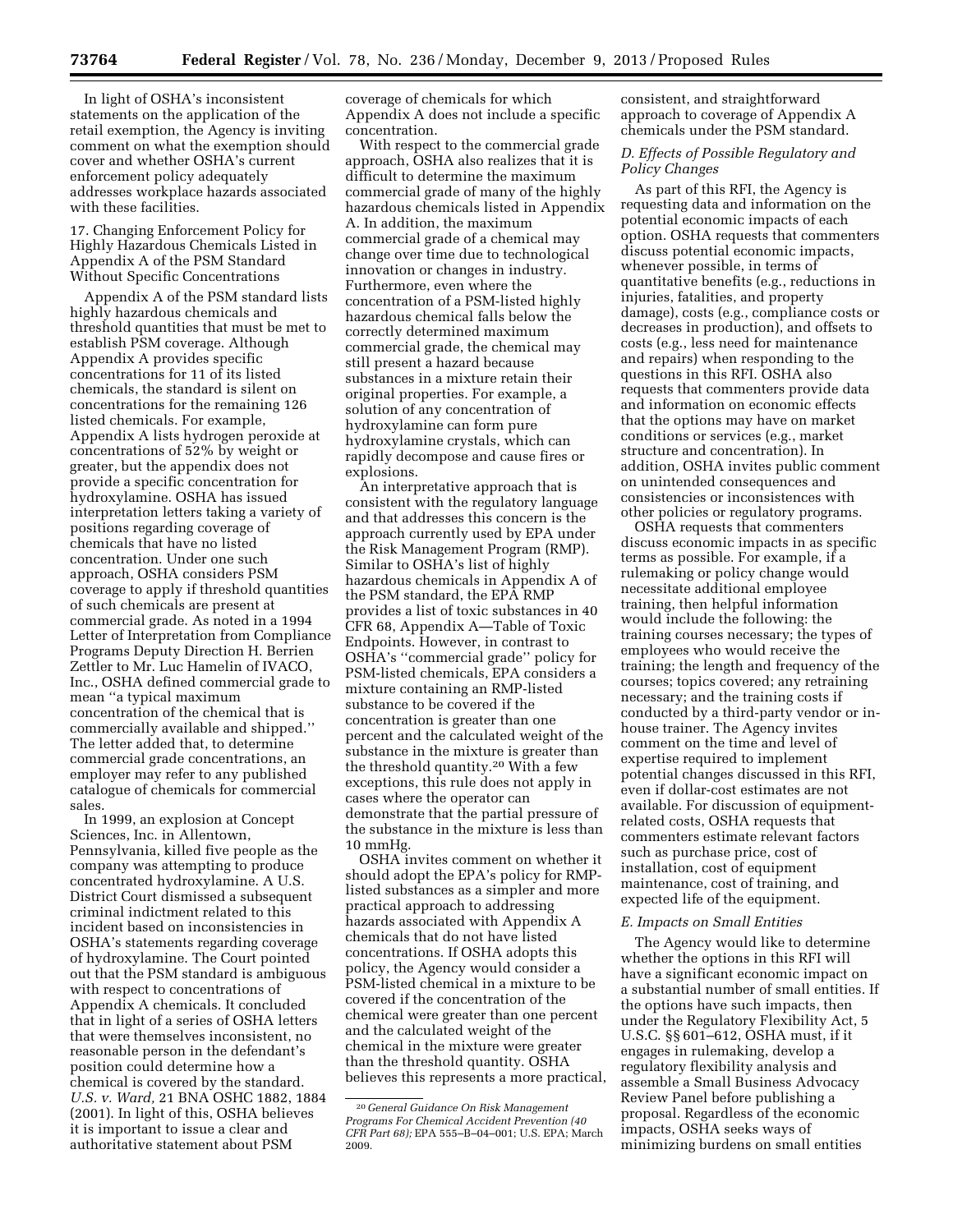consistent with OSHA's statutory and regulatory requirements and objectives. The Agency requests that, when responding to the questions in this RFI, commenters discuss any special circumstances related to small entities, such as potential market-structure disruptions or uniquely high costs that small entities may bear.

## **II. Request for Data, Information, and Comments**

OSHA is providing the following questions to collect data, information, and comments on the options discussed in this RFI. The Agency invites the public to respond to any questions for which they have specific knowledge, data, or information, regardless of their involvement in PSM-covered operations.

OSHA would appreciate detailed responses to the following questions. When responding, please reference the specific question number to which you are responding.

#### *A. General Information*

1. To assist in classifying comments, please provide information on the workplace (or industry) about which you are commenting, including the type of facility, NAICS code (if available), number of employees, types and volumes of chemicals handled, when the facility began operation, and other relevant information.

2. If you are commenting about a specific workplace or industry, does the workplace or industry conduct operations covered by the PSM standard? Please explain.

## *B. Clarifying the PSM Exemption for Atmospheric Storage Tanks*

3. Does your facility have any atmospheric storage tanks that are exempt from PSM coverage under § 1910.119(a)(1)(ii)(B)? If so, what facts led you to conclude that the exemption applies, and do you treat the exempted tanks as if they were PSM-covered for safety or other reasons? Please explain.

4. Please provide any data or information on workplace accidents, near misses, or other safety-related incidents related to flammable liquids stored in atmospheric tanks exempted from PSM coverage under  $\S 1910.119(a)(1)(ii)(B)$ .

5. Would limiting the

§ 1910.119(a)(1)(ii)(B) exemption to apply only to flammable liquids stored in terminals and tank farms prevent worker injuries and fatalities? What would be the economic impacts of limiting the exemption in this way (e.g., costs and benefits of extending PSM coverage to additional types of tanks)?

Are there any special circumstances involving small entities that OSHA should consider with respect to this option?

6. Should OSHA limit the § 1910.119(a)(1)(ii)(B) exemption to apply only to specific NAICS codes? If so, which NAICS codes should OSHA exempt?

7. Should the § 1910.119(a)(1)(ii)(B) exemption apply only to ''storage tanks,'' such that ''process tanks'' are explicitly covered under PSM? If so, how should OSHA define the terms ''storage tanks'' and ''process tanks''? What would be the economic impacts of limiting the exemption in this way? Are there any special circumstances involving small entities that OSHA should consider with respect to this option?

8. Are there any other options related to the § 1910.119(a)(1)(ii)(B) exemption of flammable liquids stored in atmospheric tanks that OSHA should consider to prevent worker injuries and fatalities? If so, what would be the economic impacts of the option(s), and are there any special circumstances involving small entities that OSHA should consider with respect to the option(s)?

### *C. Oil- and Gas-Well Drilling and Servicing*

9. Does your facility conduct oil- and gas-well drilling or servicing operations not covered under § 1910.119? If so, do you treat these activities as covered by the PSM standard for safety or other reasons? Are the activities covered under other federal or state regulations? Please explain.

10. Please provide any data or information on workplace accidents, near misses, or other safety-related incidents involving oil-and gas-well drilling or servicing operations.

11. Would removing the § 1910.119(a)(2)(ii) exemption for oiland gas-well drilling and servicing operations prevent worker injuries and fatalities? What would be the economic impact of removing the exemption? Are there any special circumstances involving small entities that OSHA should consider with respect to this option?

#### *D. Oil- and Gas-Production Facilities*

12. Does your facility conduct oil- and gas-production operations for which OSHA is not currently enforcing PSM requirements? If so, do you follow PSM requirements for these operations for safety or other reasons? Are the activities covered under other federal or state regulations? Please explain.

13. Please provide any data or information on workplace accidents, near misses, or other safety-related incidents involving oil- and gasproduction facilities.

14. What would be the economic impact of resuming enforcement of the PSM standard for oil- and gasproduction facilities? Are there any special circumstances involving small entities that OSHA should consider with respect to this option?

## *E. Expanding PSM Coverage and Requirements for Reactivity Hazards*

15. What are the best criteria to use in classifying reactive hazards? What do you consider to be a reactive chemical? What do you consider to be a reactive mixture?

16. Do you consider some reactive hazards to be outside coverage of the existing PSM standard? If so, please describe these hazards.

17. Should OSHA add reactive chemicals to the list of PSM-covered chemicals in Appendix A of § 1910.119? If so, which reactive chemicals?

18. If your facility is in New Jersey and covered by the New Jersey TCPA, has the TCPA been effective in protecting New Jersey workers from reactive hazards? Please describe any economic impacts associated with TCPA coverage (e.g., costs and benefits, cost savings, shifts in usage of reactive chemicals, special circumstances involving small entities, etc.).

19. Should OSHA revise the PSM standard to use chemical functional groups similar to those in the TCPA 21 to define hazardous reactive mixtures? If so, which chemical functional groups should OSHA use?

20. Does your facility follow NFPA 400 for reactive hazards? If so, please describe the economic impacts associated with following NFPA 400 (e.g., cost of additional equipment, cost of additional training, benefits of quality management, special circumstances involving small entities, etc.). Is following NFPA 400 an effective way of protecting workers from reactive hazards? Please explain.

21. Has your facility implemented a reactive-hazards management program other than a program specified by the TCPA and NFPA 400? If so, please describe your facility's program, whether it protects worker more or less than the TCPA and NFPA 400, any

<sup>21</sup>The definition of ''reactive hazard substance (RHS) mixture'' in the TCPA references a list of chemical functional groups specified in N.J.A.C. 7:31–6.3(a), Table I, Part D, Group II. Whether any of the chemical functional groups are present determines, in part, coverage of an RHS mixture under the TCPA.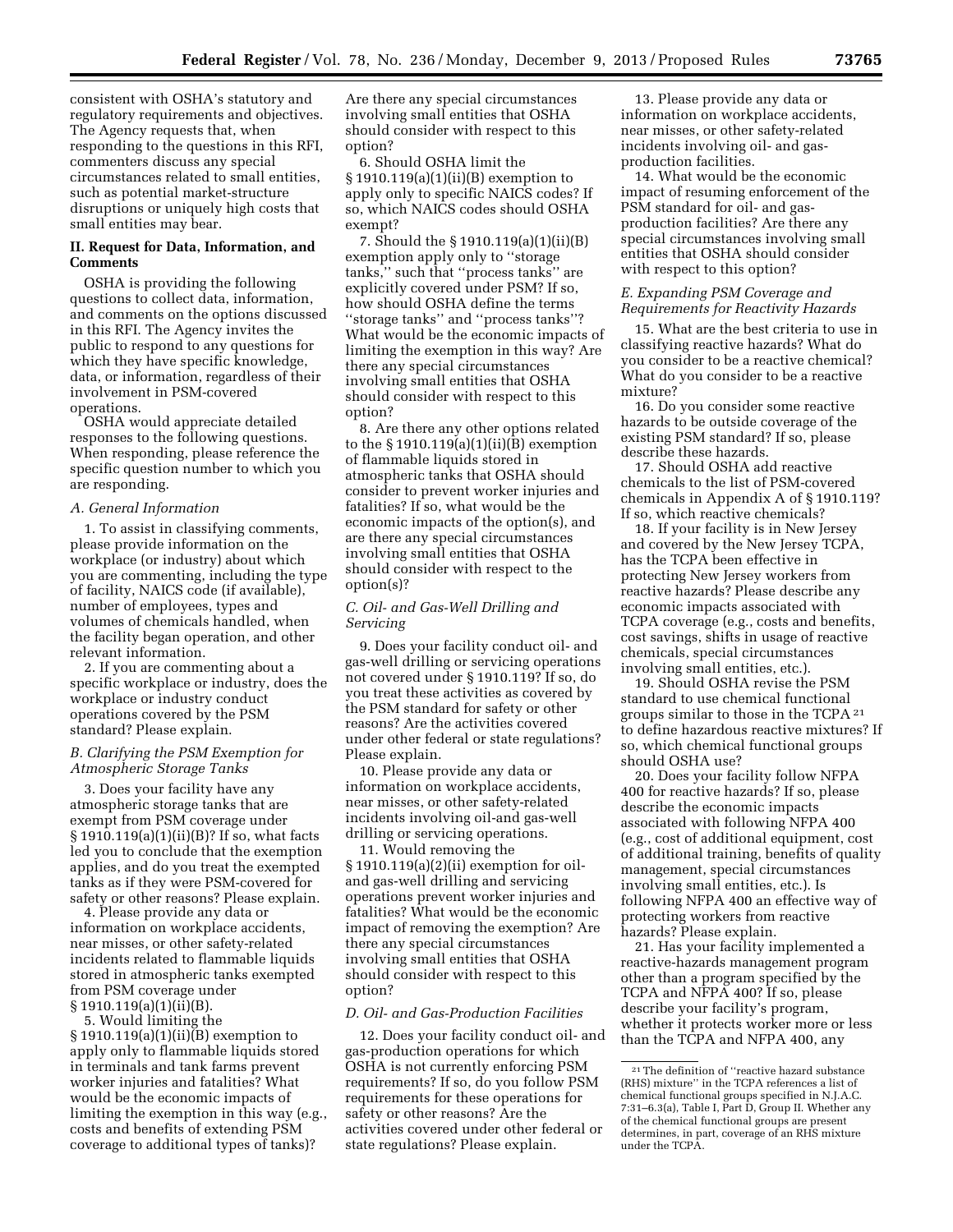economic impacts associated with the program, and any special circumstances involving small entities.

22. What specific regulatory approach, if any, should OSHA use to comprehensively address reactive hazards, what would be the economic impacts of this approach, and would there be any special circumstances involving small entities? Are there specific requirements that OSHA should add to the PSM standard to ensure that employers adequately manage reactive hazards?

23. Please provide any data or information on workplace accidents, near misses, or other safety-related incidents involving reactive hazards not covered under the existing PSM standard. Would reactive-hazards management requirements in PSM have prevented the incidents?

## *F. Updating the List of Highly Hazardous Chemicals in Appendix A of the PSM Standard*

24. What chemicals, if any, should OSHA add to the list of highly hazardous chemicals in Appendix A of § 1910.119 to prevent worker injuries and fatalities? Please provide any sources, data, or incident examples related to the hazards associated with the chemicals. What would be the economic impacts of adding the chemicals to Appendix A? Are there any special circumstances involving small entities that OSHA should consider with respect to adding the chemicals to Appendix A?

25. How often should OSHA update the list of highly hazardous chemicals in Appendix A of § 1910.119?

26. Is there a method, other than periodically updating the list of highly hazardous chemicals in Appendix A of § 1910.119 through rulemaking, that OSHA should use to prevent worker injuries and fatalities? Please explain.

## *G. Revising the PSM Standard To Require Additional Management-System Elements*

27. Does your facility follow any management-system elements not required under § 1910.119 for PSMcovered operations? If so, please describe the additional managementsystem elements, the safety benefits, any economic impacts associated with following the elements, and any special circumstances involving small entities.

28. Would expanding the scope of the PSM standard to require additional management-system elements, or expanding the scope of existing PSM management-system elements, prevent worker injuries and fatalities? If so, please describe the elements, the safety

benefits, any economic impacts associated with expanding the scope of the PSM standard in this way, and any special circumstances involving small entities that OSHA should consider.

29. In systems using management and metrics, how do facilities develop useful leading indicators? Should the PSM standard require facilities to share these indicators with employees or OSHA?

30. Would expansion of the PSM standard's employee participation provision to include requirements such as the SEMS stop-work authority, or other efforts to involve employees in all management-system elements, prevent worker injuries and fatalities?

31. Are there any other managementsystem elements in the existing PSM standard that OSHA should expand with additional requirements (e.g., a new requirement that employers perform a root-cause analysis for incidents under § 1910.119(m))? If so, please describe the additional requirements, the safety benefits, any economic impacts associated with expanding the PSM elements in this way, and any special circumstances involving small entities that OSHA should consider.

32. Please provide any data or information on workplace accidents, near misses, or other safety-related incidents that the employer could have prevented by following managementsystem elements not required under the existing PSM standard.

#### *H. Amending Paragraph (d) of the PSM Standard To Require Evaluation of Updates to Applicable RAGAGEP*

33. From what sources (e.g., codes, standards, published technical reports, consensus standards) does your facility select applicable RAGAGEP for operations covered under the PSM standard?

34. Does your facility evaluate updates to its selected RAGAGEP? If so, how does your facility monitor any updates, and how often do you evaluate them?

35. Please provide any data or information on workplace accidents, near misses, or other safety-related incidents involving failure to evaluate updates to applicable RAGAGEP for PSM-covered operations.

36. What would be an appropriate time period in which to conduct this evaluation? Would such a requirement be more appropriate in another paragraph of the PSM standard? For example, should such a requirement become part of the Process Hazard Analysis revalidation requirements at 29 CFR 1910.119(e)(5)?

37. Would requiring employers to evaluate updates to applicable RAGAGEP prevent worker injuries and fatalities? Is there another approach that can be used to ensure the incorporation of RAGAGEP into facility operations that is tangible and documentable? What would be the economic impacts of this requirement? Are there any special circumstances involving small entities that OSHA should consider with respect to this option?

## *I. Clarifying the PSM Standard by Adding a Definition for RAGAGEP*

38. What does your facility use as a definition for RAGAGEP?

39. Would adding a definition for RAGAGEP to the PSM standard improve understanding of PSM requirements and prevent worker injuries and fatalities? If so, what specific definition for RAGAGEP should OSHA add to the PSM standard? What would be the economic impacts of adding such a definition? Are there any special circumstances involving small entities that OSHA should consider with respect to this option?

40. What criteria does your facility use to develop appropriate internal standards? For instance, if there is an applicable consensus standard, what steps do you take to ensure that your internal standards are at least as protective as the applicable standard?

## *J. Expanding the Scope of Paragraph (j) To Cover the Mechanical Integrity of Any Safety-Critical Equipment*

41. Does your facility have any equipment not covered under § 1910.119(j) that is critical to process safety? If so, what type(s) of equipment? Did you identify the equipment as safety-critical through a PSM process hazard analysis? How did your facility determine that the equipment was safety-critical, and does your facility treat the equipment as if it were PSM covered for safety or other reasons? Please explain.

42. Please provide any data or information on workplace accidents, near misses, or other safety-related incidents related to the mechanical integrity of safety-critical equipment not covered under § 1910.119(j).

43. Would expanding the scope of § 1910.119(j) to cover the mechanical integrity of all equipment the employer identifies as critical to process safety, in addition to the equipment listed in existing § 1910.119(j), prevent worker injuries and fatalities? What would be the economic impact of expanding the scope of § 1910.119(j) in this way? Are there any special circumstances involving small entities that OSHA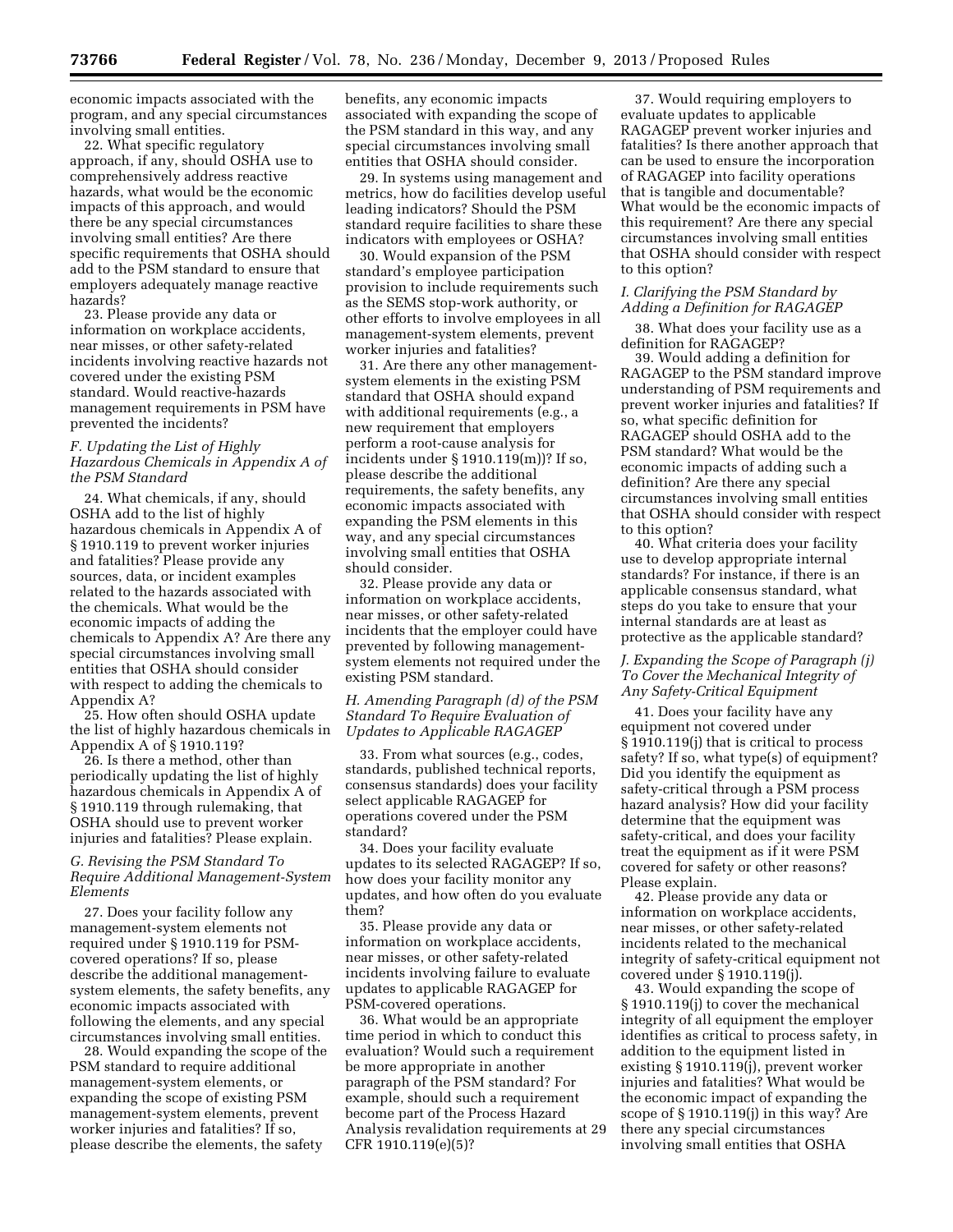should consider with respect to this option?

## *K. Clarifying Paragraph (l) of the PSM Standard With an Explicit Requirement That Employers Manage Organizational Changes*

44. What do you consider to be an organizational change within the context of process safety management practices? For example, would you consider the following, or similar, changes to be organizational changes: reducing the number of operators in a shift; changing from 5-day to 7-day operations; changing from 8-hour to 12 hour operator shifts; replacing a unit manager; relocating a technical group to a remote corporate location; or changing a supervisory or compensation structure?

45. If your facility has established and implemented written procedures for management of organizational changes, please describe any economic impacts associated with the procedures.

46. Would clarifying § 1910.119(l) with an explicit requirement that employers manage organizational changes prevent worker injuries and fatalities? What would be the economic impact of such a clarification? Are there any special circumstances involving small entities that OSHA should consider with respect to this option?

47. Please describe any organizational changes made in your facility or organization that have had the potential to affect process operations. Were management-of-change procedures followed before making the changes?

48. What do you consider to be the best safety practices concerning management of organizational change?

49. Please provide any data or information on workplace accidents, near misses, or other safety-related incidents involving the failure to manage organizational change. Would following management-of-change procedures under § 1910.119(l) prevent these incidents?

## *L. Revising Paragraph (n) of the PSM Standard To Require Coordination of Emergency Planning With Local Emergency-Response Authorities*

50. Does your facility provide information to, or coordinate emergency planning with, local emergencyresponse authorities? If so, please explain any special circumstances that necessitated the information sharing or coordination of emergency planning.

51. If OSHA proposes a regulatory amendment to require coordination, what types of information should OSHA require PSM-covered facilities to provide to local emergency-response

authorities? For example, should OSHA require employers to provide safety data sheets for all on-site chemicals, list the quantities of chemicals, list the location of chemicals, provide block-flow diagrams, list fire-mitigation systems present, or report known fire and explosion risks in the facility? What would be the economic impact of requiring employers to provide such information? Are there any special circumstances involving small entities that OSHA should consider with respect to this option? What would be the cost to emergency-response authorities of coordinating emergency planning with PSM-covered employers?

52. What, if any, steps should OSHA require PSM-covered facilities to take in coordinating emergency planning with local emergency-response authorities? What additional benefits would accrue from requiring training exercises in addition to information sharing? What would be the economic impact of such requirements, and would there be any special circumstances involving small entities or security concerns that OSHA should consider?

53. Please provide any data or information on workplace accidents, near misses, or other safety-related incidents related to local emergency response authorities responding to a PSM-covered facility without adequate information on the chemicals present.

### *M. Revising Paragraph (o) of the PSM Standard To Require Third-Party Compliance Audits*

54. Does your facility use a third party for conducting compliance audits under § 1910.119(o) for safety or other reasons? Please explain.

55. Please provide any data or information on workplace accidents, near misses, or other safety-related incidents that could have been prevented or minimized by more effective compliance audits conducted for operations covered under § 1910.119(o). Were the ineffective compliance audits conducted by inhouse staff or a third party?

56. Would revising § 1910.119(o) to require employers to use a third party for compliance audits prevent worker injuries and fatalities? What would be the economic impacts of revising § 1910.119(o) in this way (e.g., typical consultant fees, additional work hours required, special circumstances involving small entities, etc.)?

57. Should OSHA revise § 1910.119(o) to require employers to use compliance auditors (internal or third party) with certain minimum credentials or certifications? If so, what minimum credentials or certifications should the

Agency require? What burden might this place on small businesses?

58. Should OSHA revise § 1910.119(o)(1) to require a compliance audit frequency less than every three years?

59. Would revising § 1910.119(o) to require employers to respond to deficiencies found in the compliance audit within certain timeframes prevent worker injuries and fatalities? What would you consider to be an appropriate timeframe?

## *N. Expanding the Requirements of § 1910.109 To Cover Dismantling and Disposal of Explosives, Blasting Agents, and Pyrotechnics*

60. Does your facility conduct explosives dismantling or disposal activities not covered under § 1910.109? If so, do you treat these activities as covered under § 1910.109 for safety or other reasons? Please explain.

61. Please provide any data or information on workplace accidents, near misses, or other safety-related incidents involving dismantling or disposal of explosives, blasting agents, and pyrotechnics. Would coverage of these dismantling and disposal activities under § 1910.109 prevent such incidents from occurring?

62. Are your operations currently covered under regulations issued by ATF? Are there specific areas of workplace safety that are not covered by ATF that should be considered by OSHA? Is there overlap or inconsistencies between the Requirements of § 1910.109 and ATF regulations that would need to be addressed before an expansion would be recommended?

63. What would be the economic impacts if OSHA expanded the scope of § 1910.109 to cover the dismantling and disposal of explosives, blasting agents, and pyrotechnics? Are there any special circumstances involving small entities that OSHA should consider with respect to this option?

## *O. Updating §§ 1910.106 and 1910.107 Based on the Latest Applicable Consensus Standards*

64. Is your facility covered by §§ 1910.106 or 1910.107? If so, what are the operations covered by the standard(s)?

65. Are there other federal, state, or local requirements that cover flammable liquids or spray finishing operations in your facility? If so, do the requirements protect workers more or less than §§ 1910.106 and 1910.107? Please explain.

66. Does your facility follow NFPA 30, 30A, or 30B for flammable liquids,